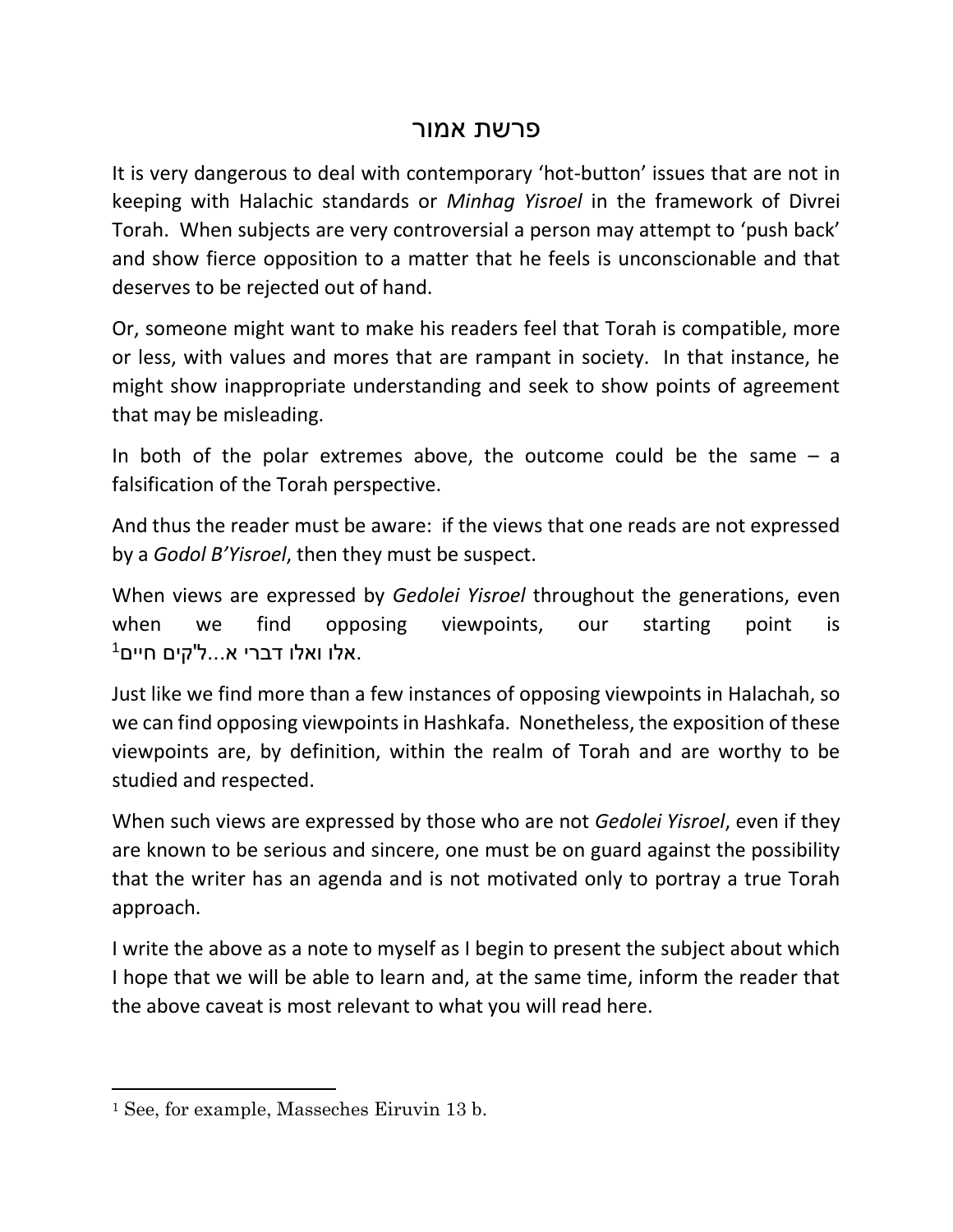The subject is regarding physical infirmities and the Torah's disallowing Kohanim with specific physical infirmities, referred to as מומים-defects, from serving in the Beis HaMikdosh. A Kohen with those מומים may not offer Korbonos.

We read in this week's Parshas Emor (Vayikro Perek 21/P'sukim 16-17, 21-23):

וַיְדַבֵּר ה' אֶל מֹשֶׁה לֵּאמֹר: דַּבֵּר אֶל אהֵרֹן לֵאמֹר אִישׁ מְזַרְעֶךָ לְדֹרֹתַם אֲשֶׁר יִהְיֶה בֹוֹ מּום ֹלא יִ ְקַרב ְל ַה ְק ִריב ֶל ֶחם אֹ...ל'קיו:

ָכַּל אִישׁ אֲשֶׁר בּוֹ מוּם מְזֵרַע אהֲרֹן הַכֹּהֶן לֹא יְגַּשׁ לְהַקְרִיב אֶת אָשֵׁי ה' מוּם בּוֹ אֶת לֶחֶם ֹאֵ...ל'קיו לֹא יְגַּשׁ לְהַקְרִיב: לֶחֶם אֱ...ל'קיו מִקֵּדְשִׁי הַקֱדַשִׁים וּמִן הַקֱדַשִׁים יֹאכֶל: אַךְ אֶל ָהַפָּרֹכֶת לֹא יָבֹא וְאֶל הַמְּזְבֵּח לֹא יְגֵּשׁ כִּי מוּם בּוֹ וְלֹא יְחַלֵּל אֶת מִקְדַּשִׁי כִּי אֲנִי ה' מְקַדְּשַׁם:

Hashem spoke to Moshe saying. Speak to Aharon saying, 'A man from your seed throughout the generations who has a defect in him may not approach to offer the bread of his G-d.

Any man from the seed of Aharon the Kohen who will have a defect in him may not approach to offer the fire-offerings of Hashem; there is a defect in him; he may not approach to offer the bread of his G-d. The bread of his Gd that is from the holiest of holies and from the holies he may eat. But to the dividing curtain he may not come and he may not approach the altar because there is a defect in him; he should not profane My Sanctuary because I am Hashem Who sanctifies them<sup>2</sup>.

Certainly, one who is unfamiliar with these Halachos may be taken aback. A person may say, and I would most definitely join them, 'I know many individuals who have various serious and significant 'defects' about whom I am in awe.

I see people who can hardly walk make unique efforts to get to Shul. I see people who can hardly see who come to Shul with special eyeglasses and uniquely powerful magnifying glasses and hover over each word so that they can read it inside from their Siddur.

I know people who can't hear a word but nevertheless persist in going to Shiurim even though they cannot possibly absorb that which is being said.

 $\overline{\phantom{a}}$ 

<sup>2</sup> The Gemara interprets the many phrases that appear to be repetitive, teaching us the chiddush of each.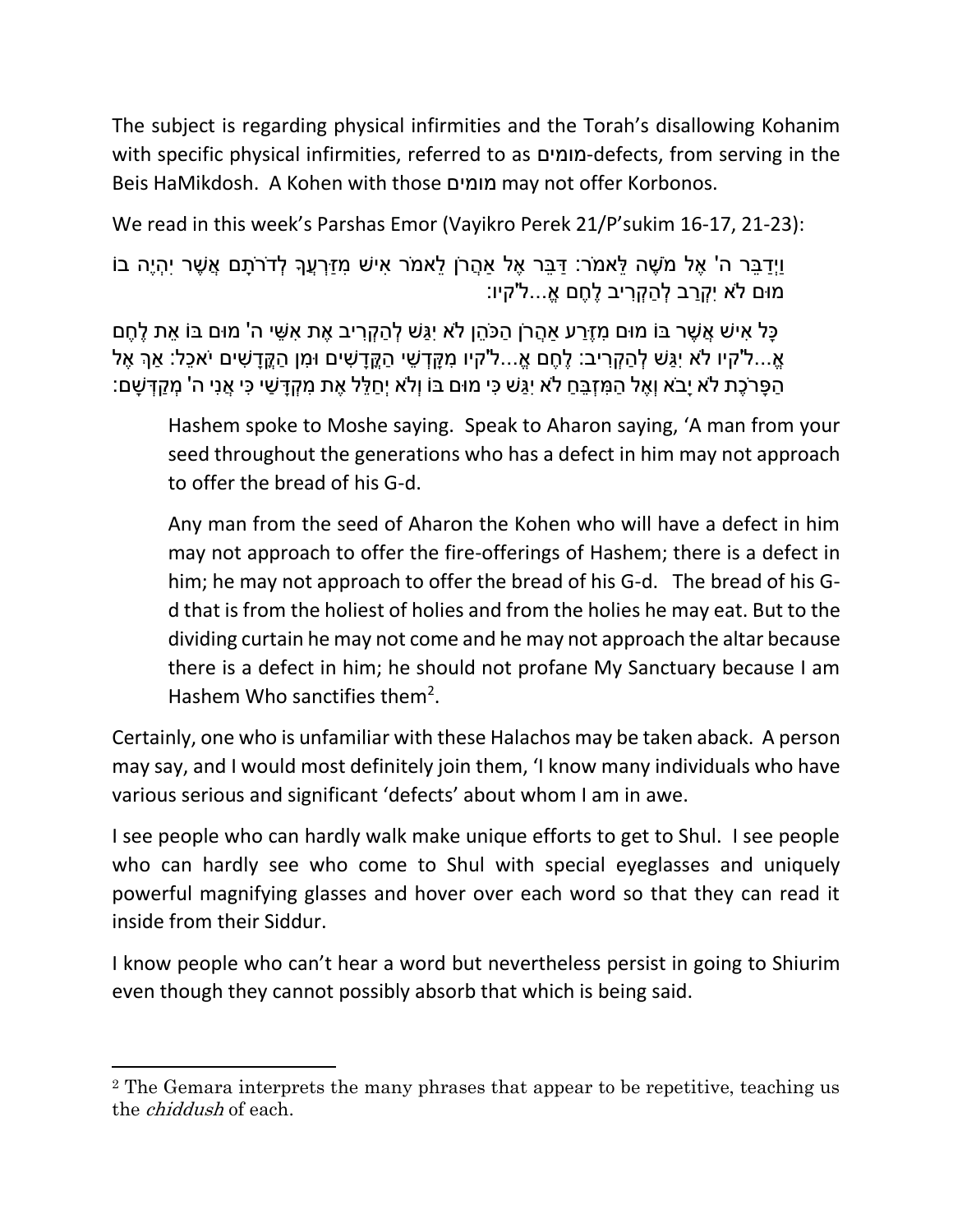I know people who just don't give up. I am in total amazement about their inner strength and determination.

These are some of the people I admire most. I am in awe of them!'

This writer once began the eulogy of a good friend who had many physical limitations by saying with utmost sincerity, 'I have lost my inspiration'.

I imagine that everyone who is reading this is nodding their head in agreement and compiling their personal list of individuals with 'defects' and thinking 'this one and that one are my heroes'.

And thus, as I will write about this subject, I have 'confessed' my preconceived notions and their implications. And I won't leave those implications unstated. The point is that a person with a bodily defect is not perceived to be any less a person or any less a personality in because of those defects. On the contrary, when I perceive those with such a defect and despite that defect they have many worthy accomplishments and achievements, I have all the more reason to respect and admire them.

And such is a proper perspective from a Torah hashkafah; it is not only a personal emotion.

We learn in Masseches Yoma (35 b):

תנו רבנן: עני ועשיר ורשע באין לדין, לעני אומרים לו: מפני מה לא עסקת בתורה? אם אומר: עני הייתי וטרוד במזונותי אומרים לו: כלום עני היית יותר מהלל? אמרו עליו על הלל הזקן שבכל יום ויום היה עושה ומשתכר בטרפעיק, חציו היה נותן לשומר בית המדרש... פעם אחת לא מצא להשתכר...עלה ונתלה וישב על פי ארובה כדי שישמע דברי א...ל'קים חיים מפי שמעיה ואבטליון. אמרו: אותו היום ערב שבת היה, ותקופת טבת היתה, וירד עליו שלג מן השמים. כשעלה עמוד השחר...הציצו עיניהן וראו דמות אדם בארובה, עלו ומצאו עליו רום שלש אמות שלג. פרקוהו, והרחיצוהו, וסיכוהו, והושיבוהו כנגד המדורה. אמרו: ראוי זה לחלל עליו את השבת.

The Braisa taught: When a poor person or a rich person or an evil person comes before the *Beis Din shel Maalah* to be judged, they say to the poor person: 'Why were you not involved in Torah study?' If he says, 'I was poor and involved in getting food', they say to him, 'Were you poorer than Hillel?'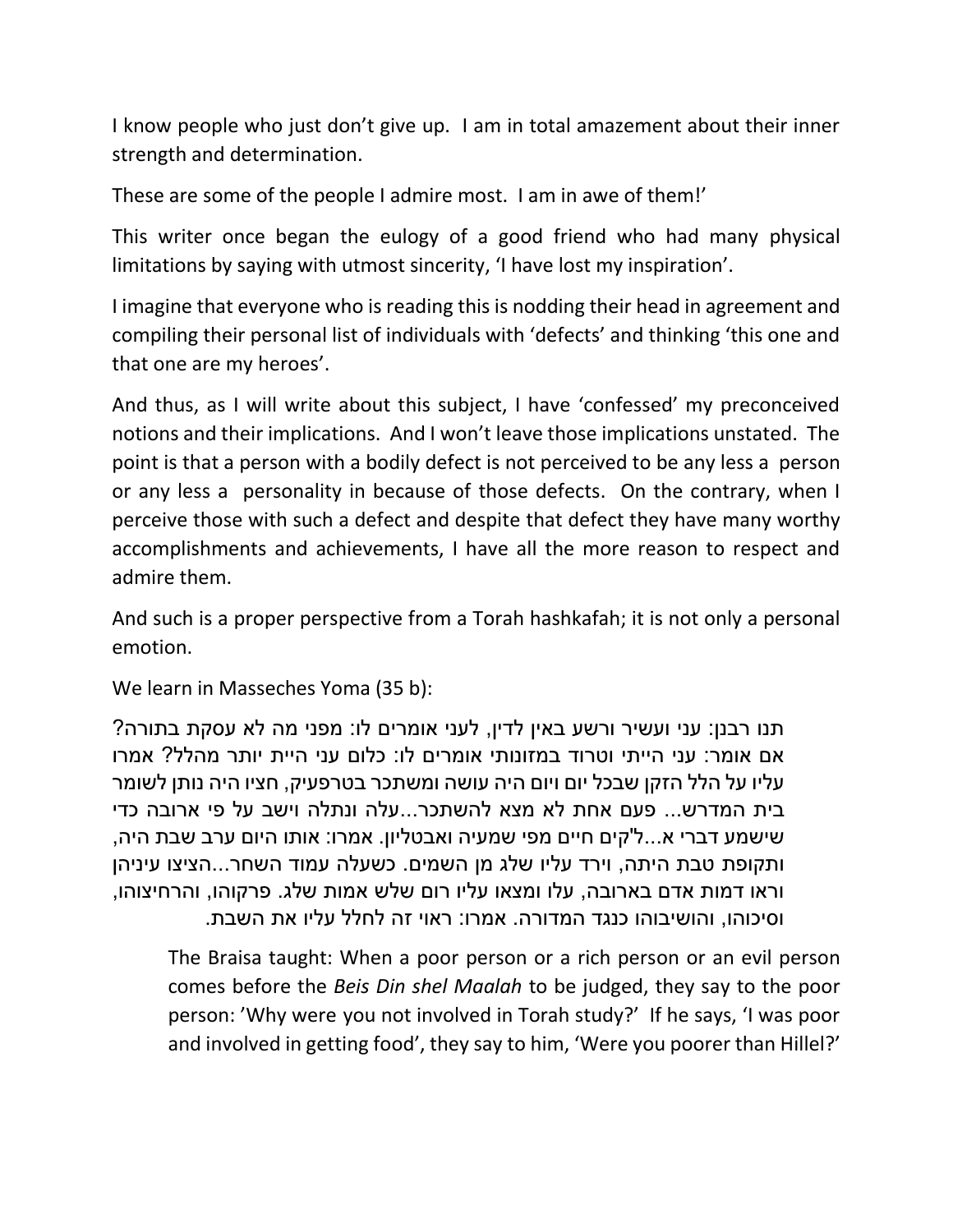They said about Hillel the Elder<sup>3</sup> that every day he would earn a small amount of money. Part of it he gave to the guard of the Beis Midrash for tuition. One day he did not earn any money. He placed himself above the skylight of the Beis Midrash so that he could hear the words of the Living G-d from Shamaya and Avtalyon. It was told that that day was a Friday afternoon and it was during the winter and snow fell down from the heavens. When morning came they looked up and saw the figure of a person on the skylight. They went up and found him covered by 3 amos of snow. They took him out from the snow, washed him, anointed him and placed him by the fireplace. They said, 'For someone like this it is proper to profane Shabbos<sup>4</sup>.'

עשיר אומרים לו: מפני מה לא עסקת בתורה? אם אומר עשיר הייתי וטרוד הייתי בנכסי אומרים לו כלום עשיר היית יותר מרבי אלעזר? אמרו עליו על רבי אלעזר בן חרסום שהניח לו אביו אלף עיירות ביבשה, וכנגדן אלף ספינות בים, ובכל יום ויום נוטל נאד של קמח על כתיפו ומהלך מעיר לעיר וממדינה למדינה ללמוד תורה...לא הלך וראה אותן, אלא יושב ועוסק בתורה כל היום וכל הלילה.

They say to the rich person, 'Why were you not involved in Torah study?' If he says, 'I was rich and bothered with all of my property', they say to him, 'Were you richer than Rabi Elazar?'

They said about Rabi Elazar ben Charsom that his father left him an inheritance of ten thousand cities on dry land and ten thousand ships on the sea. Every day, Rabi Elazar would take a bag of flour on his shoulder and walk

We learn in Masseches Sanhedrin (74 a):

 $\overline{\phantom{a}}$ 

'וחי בהם' ולא שימות בהם

'You shall them live with them' – but not die with them.

<sup>&</sup>lt;sup>3</sup> This is *the Tanna* Hillel who was the Nosi when the *Tanna* Shammai was the Ay Beis Din. He is referred to here as 'the Elder' in order that we should not confuse him with his descendant some 10 generations later – the *Amora* Hillel.

<sup>4</sup> Certainly we profane Shabbos for anyone whose life is endangered. We learn this Halachah from the verse in Parshas Acharei Mos (Vaykiro Perek 18/Posuk 5):

<sup>ּ</sup>ו ְש ַמ ְר ֶתם ֶאת ֻחקֹ ַתי וְ ֶאת ִמ ְש ָפ ַטי ֲא ֶשר יֲַע ֶשה אֹ ָתם ָהָאָדם וָ ַחי ָב ֶהם ֲאנִי ה': You shall guard My statutes and My laws that a person should do them and live with them; I am Hashem.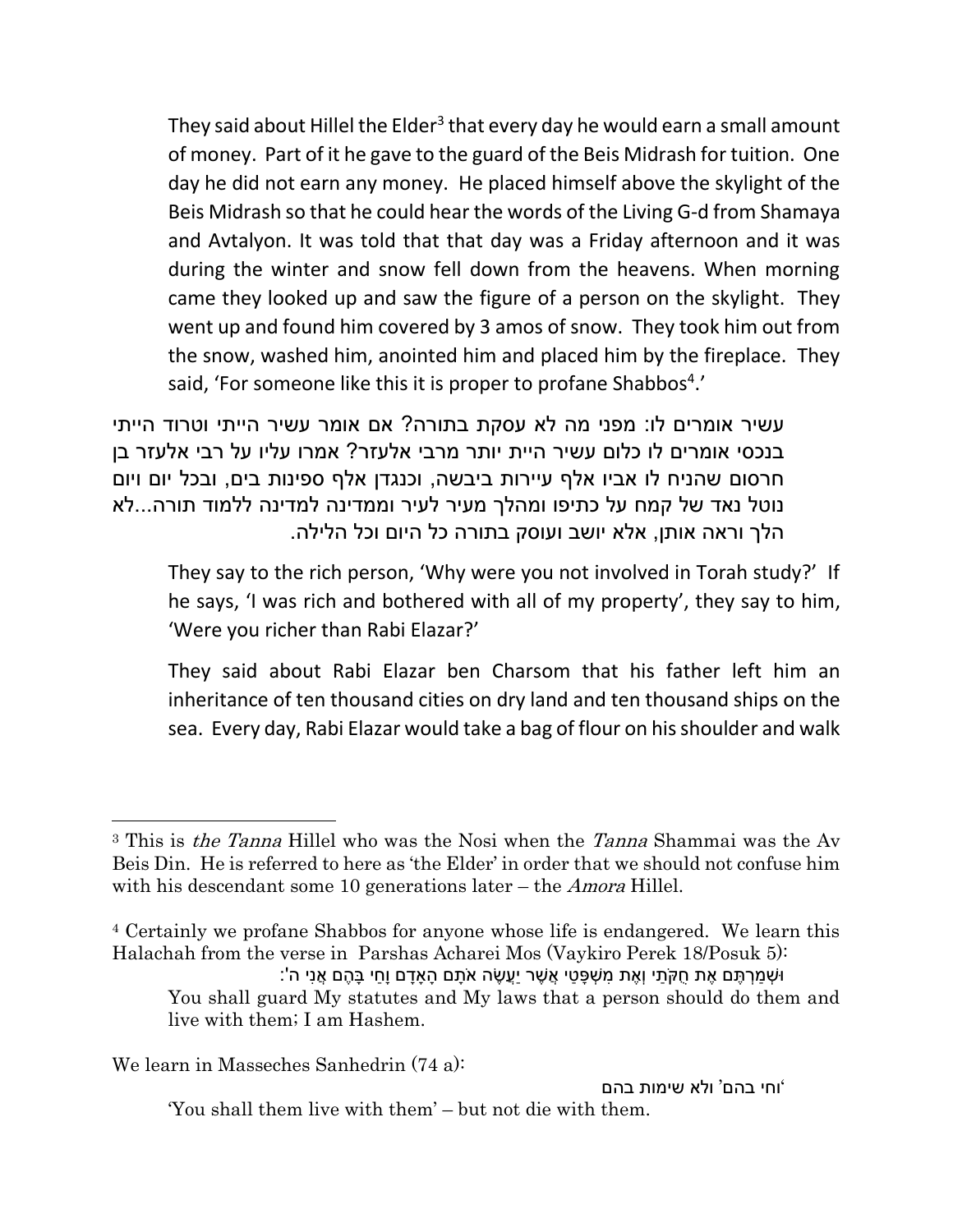from city to city and from state to state to learn Torah. He never went to see his property. Rather he sat and was involved in Torah all day and all night.

רשע אומרים לו: מפני מה לא עסקת בתורה? אם אמר: נאה הייתי וטרוד ביצר הייתי אומרים לו: כלום נאה היית מיוסף? אמרו עליו על יוסף הצדיק: בכל יום ויום היתה אשת פוטיפר משדלתו בדברים, בגדים שלבשה לו שחרית לא לבשה לו ערבית, בגדים שלבשה לו ערבית לא לבשה לו שחרית. אמרה לו: השמע לי! אמר לה: לאו. אמרה לו: הריני חובשתך בבית האסורין. - אמר לה: ה' (תהילים קמו/ז<sup>5</sup>)מתיר 6 אסורים - הריני כופפת קומתך – )שם ח ( ה' זקף כפופים, - הריני מסמא את עיניך – )שם ח(ה' פקח עורים...ולא רצה לשמוע אליה...

They say to the wicked person, 'Why were you not involved in Torah study?' If he says, 'I was handsome and busy with my *yetzer ha'ra*', they say to him, 'Were you more handsome than Yosef HaTzaddik?'

Every day Potiphar's wife would attempt to seduce Yosef with her words. The clothes she wore in the morning were not those that she wore in the evening. The clothes she wore at night she didn't wear the next day. She said to him, 'Listen to what I say'. He said, 'No'. She said, 'I will imprison you'. He said, 'G-d frees prisoners.' She said, 'I will [torture you and] shorten your body.' He said, 'Hashem causes those who are bent over to stand straight.' She said, I will blind you.' He said, 'Hashem opens the eyes of the blind.' He did not want to listen to her.

```
נמצא, הלל מחייב את העניים, רבי אלעזר בן חרסום מחייב את העשירים, יוסף 
                                        מחייב את הרשעים.
```
It comes out that Hillel obligates the poor and Rabi Elazar ben Charsom obligates the rich and Yosef obligates the wicked.

l

<sup>6</sup> The entire verse reads:

<sup>5</sup> The entire verse reads:

<sup>ָּ</sup>עְשֶׂה מִשָׁפּט לַעֲשִׁוּקִים נַתן לֶחֶם לְרָעבים ה' מִתִּיר אֲסוּרים: Hashem does justice on behalf of those who are cheated; He gives bread to the hungry; He frees the imprisoned.

<sup>ֿ</sup>ה' פֹּקֱחַ עִוְרִים ה' זֹקֱף כְּפוּפִים ה' אֹהֱב צַדִּיקִים: Hashem opens the eyes of the blind; He stands erect the bent-over; Hashem loves the righteous.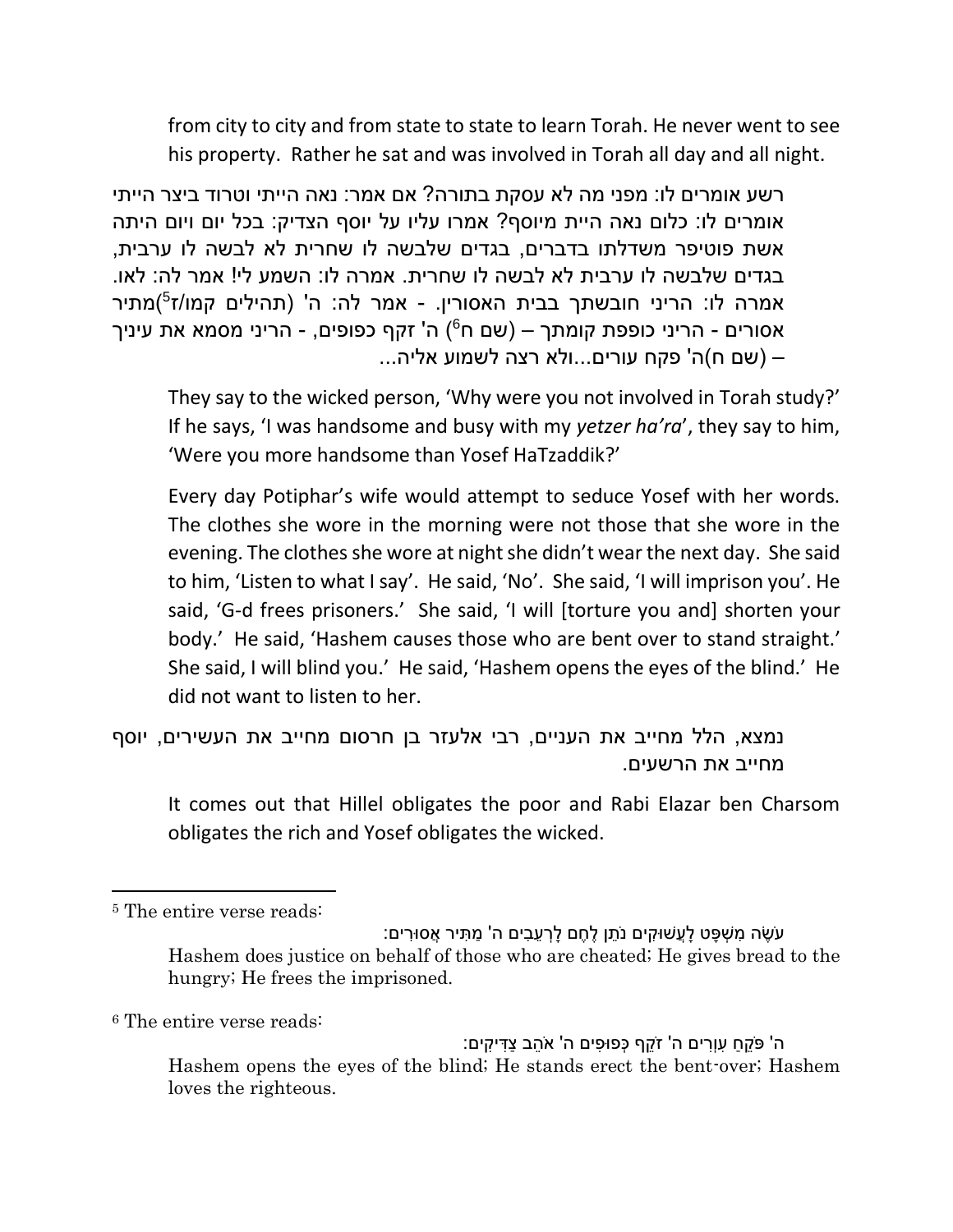Thus, besides the predisposition that I possess to admire those whose accomplishments belie their handicaps, I believe that the above is a valid source to say that the Torah admires those who overcome the odds that are against them and have impressive accomplishments.

We are now able to continue to examine the concept behind the disqualification of the service of the Kohen who is a מום בעל.

Let us see what our Meforshim write. We will do our best to understand what the Torah wants us to understand by prohibiting the service of those Kohanim who are מומים בעלי, individuals possessing the disqualifying defects that the Torah writes and, at the same time, not let our limited understanding undermine our fealty and loyalty to Hashem's Torah and His Mitzvos.

First, however, let us look at a small selection of Halachos from the Rambam in his Mishneh Torah. He writes in Hilchos Kli Mikdosh Perek 6 (Halachos 1-4):

כל כהן שיש בו מום בין מום קבוע בין מום עובר לא יכנס למקדש מן המזבח ולפנים...ואם עבר ונכנס לוקה אף על פי שלא עבד, ואם עבד במקדש פסל וחילל עבודה ולוקה אף על העבודה...

וכן בעל מום עובר שעבד פסל ולוקה...

כל המומין כולן אחד שהיו בו מתחלת ברייתו ואחד שנולדו בו אחר כן בין עוברין בין שאינן עוברין הרי זה פסול עד שיעבורו.

...ולא המומין הכתובין בתורה בלבד הן שפסולין בכהנים אלא כל המומין הנראין בגוף...ואלו הכתובים בתורה דוגמא הן.

Any Kohen who has a defect*-mum*, whether permanent or transient, may not enter the Beis HaMikdosh beyond the Mizbeach (in the *Azara*). If the Kohen transgresses and enters, he is liable for lashes even though he did not perform a service. If he performed a service in the *Mikdosh*, he disqualified the service that he performed and profaned it and is liable for lashes also for the service.

Similarly one who has a transient defect and serves in the Beis HaMikdosh disqualifies the service and is liable for lashes.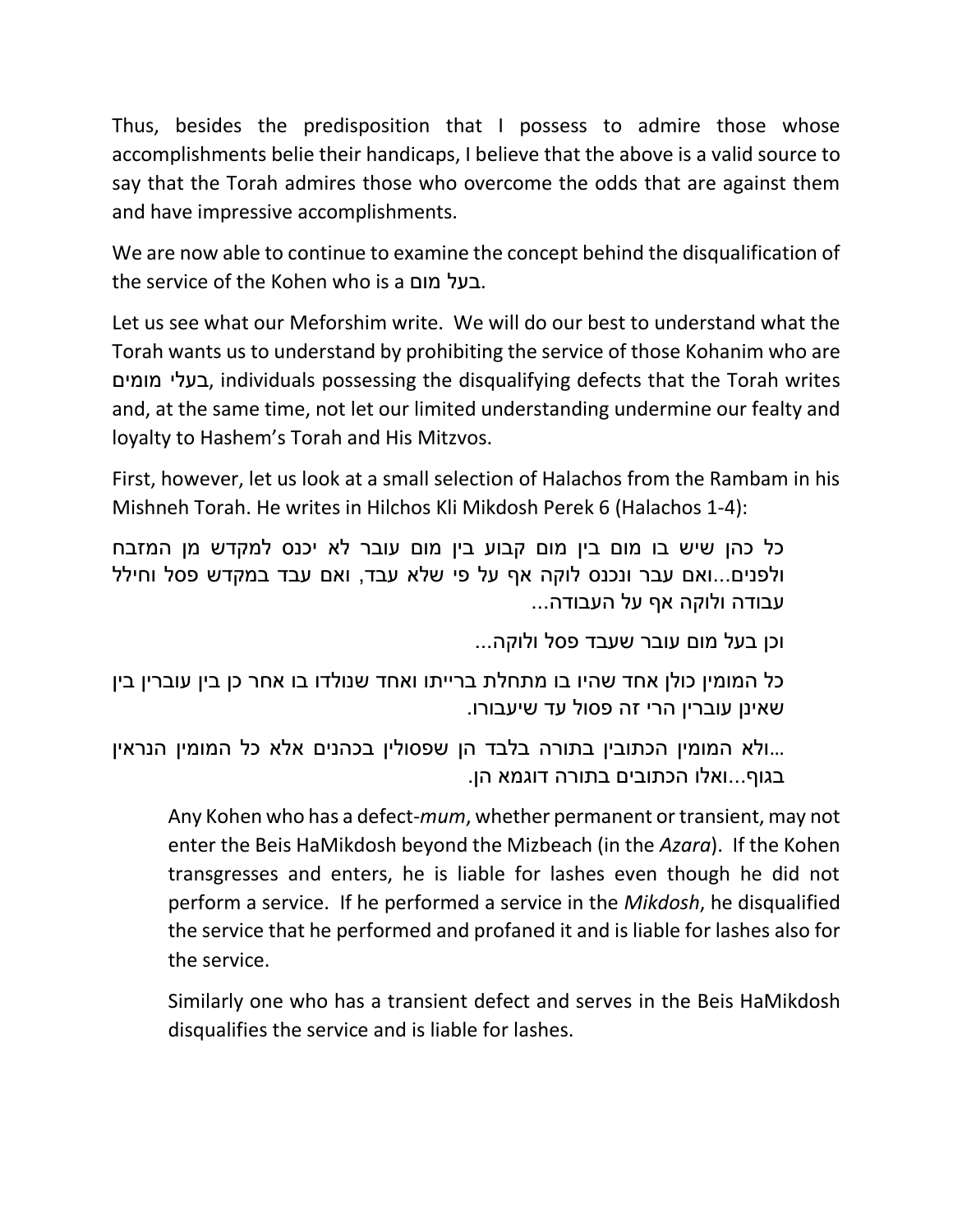All of the defects, whether they were congenital or formed after birth, whether they are transient or not, the Kohen is disqualified until the defects pass.

And not only those defects that are written in the Torah disqualify, but any defects that are visible on the body…those written in the Torah are [only] examples.

In the following Perek, Rambam lists the 140 (!) defects that disqualify a Kohen's service.

What is the reason for this disqualification?

Let us first look at the essay that Kli Yokor writes on our verses. Kli Yokor deals with those defects that are congenital, i.e. they appear at birth, as well as with those that develop after birth. Here, however, we will only learn his explanation of the latter – מומים, defects, that appear on the body during a person's lifetime but were not present at birth.

He writes:

 $\overline{\phantom{a}}$ 

...אומר אני שהקדמונים שהיו בקיאין בחכמות היו יודעין בכל מום שנתהוה באדם טרם היותו מצד איזה עוון שראו בו דרך משל אם ידעו שהוא מקבל שוחד ידעו בו שסופו בא לידי עיורון, ואם ראו בו רגל גאוה ידעו בו שסופו לבוא לידי שבר רגל, והכרת פניו ענתה בו שהכירו במראה פניו איזו תכונה רעה שיש בקרבו הפוגמת איזה אבר ידוע וסופו לבוא לידי מום נגלה וראוי לגאלו מן הכהונה על שם סופו...

I say that the early sages who were expert in the various wisdoms knew that every מום-defect that developed in a person came about because of a sin that they saw in him. For example, if they knew that he accepted bribes they would know that in the end he would have the defect of blindness<sup>7</sup>. If they saw that he was haughty, they knew that in the end he would come to a

<sup>7</sup> The Torah writes in Parshas Shoftim (D'vorim Perek 16/Posuk 19): ֿלֹא תַמֶּה מִשְׁפָּט לֹא תַכִּיר פָּנִים וְלֹא תִקַּח שֹׁחַד כִּי הַשֹּׁחַד יְעַוֵּר עֵינֵי חֲכָמִים וִיסַלֵּף דִּבְרֵי צַדִּיקִם: Do not turn justice; do not show favoritism, do not take a bribe because a bribe will blind the eyes of the wise and falsify the righteous words.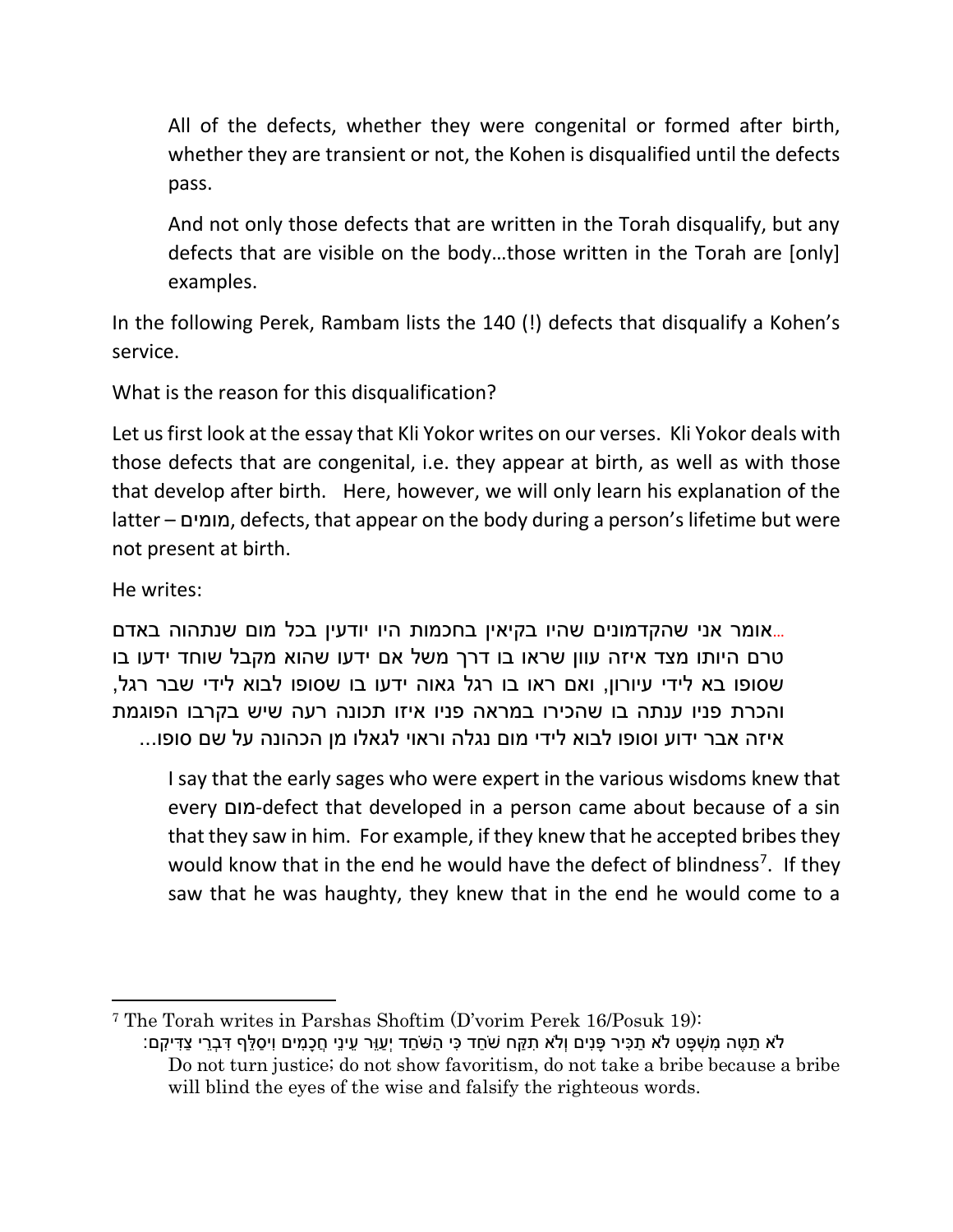broken leg<sup>8</sup>. The appearance of the person's face announced his nature<sup>9</sup> so that the sages would know by looking at his face what bad personality trait causes a particular defect in a particular limb or organ and that the person with such a bad trait would eventually develop such a visible defect. It would be proper to revile such a Kohen from the *Kehunah* because of what he would eventually become.

It would seem that Kli Yokor holds that just like one who slanders is punished by being plagued with Halachic leprosy, *tzora'as*, so the Kohen who is supposed to be the one to bring us atonement is punished with various types of defects when he is not on the proper level to be the catalyst for forgiveness on our behalf.

Rambam writes at the conclusion of his *Hilchos Tum'as Tzora'as* (Perek 16/Halachah 10):

וזה השינוי האמור בבגדים ובבתים שקראתו תורה צרעת בשותפות השם אינו ממנהגו של עולם אלא אות ופלא היה בישראל כדי להזהירן מלשון הרע...

The change of ['leprosy'] that occurs in clothing and in homes that the Torah calls them all *Tzora'as* is not natural. Rather it is a sign and a wonder in Israel to warn them against speaking gossip and slander.

Since there are transient defects as well as permanent ones, it would seem that, according to Kli Yokor, if the Kohen would mend his ways, the defect could vanish and he could be restored to his service in the Beis HaMikdosh.

There is much to discuss and to understand regarding this explanation of Kli Yokor.

First, unlike the Kohen who is *tomei*-impure who is forbidden to eat from the Korbonos in addition to having his service prohibited, the מום בעל, whether his

 $\overline{\phantom{a}}$ 

ָּאל תְּבוֹאֵנִי רֵגֶל גַּאֲוֵה וְיַד רְשָׁעִים אל תִּנְדֵנִי:

Do not bring me to a leg of haughtiness; let not the hand of the wicked move me.

<sup>9</sup> We read in Sefer Yeshaya (Perek 3/Posuk 9):

ָהַכָּרַת פְּנֵיהֶם עָנְתָה בָּם וְחַטָּאתָם כְּסָדֹם הְגִּידוּ לֹא כְחֵדוּ אוֹי לְנַפְשָׁם כִּי גָמְלוּ לָהֶם רָעָה: The recognition of their faces answered against them and their sins were like those of Sedom; they told and did not deny; woe to their soul that gave them evil.

<sup>8</sup> We read in Tehillim (Perek 36/Posuk 12):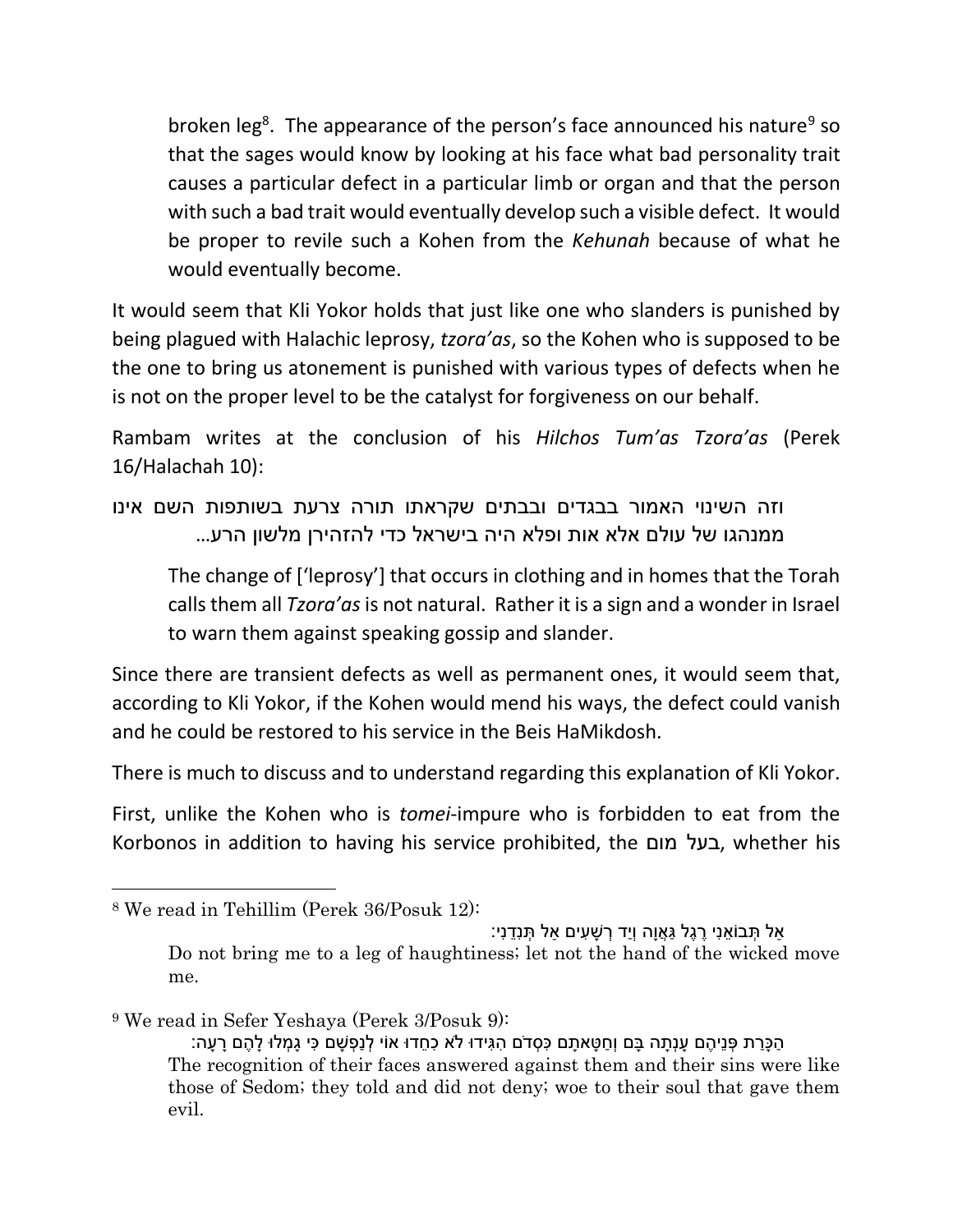defect is transient or permanent is allowed to eat from the Korbonos, even the holiest of them. That is what we learned in the verse above:

ּו ִמן ַהֳּקָד ִשים יֹא ֵּכל:

and from the holies he may eat.

 $\overline{\phantom{a}}$ 

Although we do not presume to be able to fathom the Torah's reasoning for its prohibitions and the various gradations thereof, once we sense a comparison of the Kohen with his defects to a *Metzora*, as is our understanding of Kli Yokor, we can wonder why this Kohen with a defect is so different than a Kohen who is impure.

Additionally, we may ask regarding this approach of Kli Yokor, 'Why is the *Ba'al Moom* distinguished from a Kohen who has committed a specific sin?' Since, according to Kli Yokor, the appearance of a visible defect is indicative of an invisible inner defect in behavior or temperament, the Kohen who has a defect that appears later in life is a sinner and treated as such according to the dictates of Halachah.

Rambam writes in Hilchos Klei HaMikdosh (Perek 4/Halachah 22):

וכהן גדול שעבר עבירה שחייב עליה מלקות מלקין אותו בבית דין של שלשה כשאר מחוייבי מלקות וחוזר לגדולתו.

[Even] a Kohen Godol who has transgressed a prohibition for which he receives lashes is tried in a Beis Din of 3 like all who are liable for lashes and [if he is found guilty he receives his lashes] and is restored to his previous place of grandeur.

So we see that sin, per se, is not a disqualification, even for the Kohen Godol. So why should this defect that indicates sin be a disqualification?

The answer would seem to be like the Aruch HaShulchan He'Osid<sup>10</sup> writes in his Hilchos Kli HaMikdosh (Siman 23/s'if 19) that the return of the Kohen or Kohen Godol to his former grandeur is dependent on his being a penitent.

<sup>10</sup> The great Gaon and Posek, Rav Yechiel Michel Epstein, author of the Aruch HaShulchan on the majority of the simanim in Shulchan Aruch, also authored Aruch HaShulchan He'Osid. That multi-volume work deals with Halachos of Eretz Yisroel and the Beis HaMikdosh about which Rambam codified but which the Tur and the Shulchan Aruch omitted for the most part.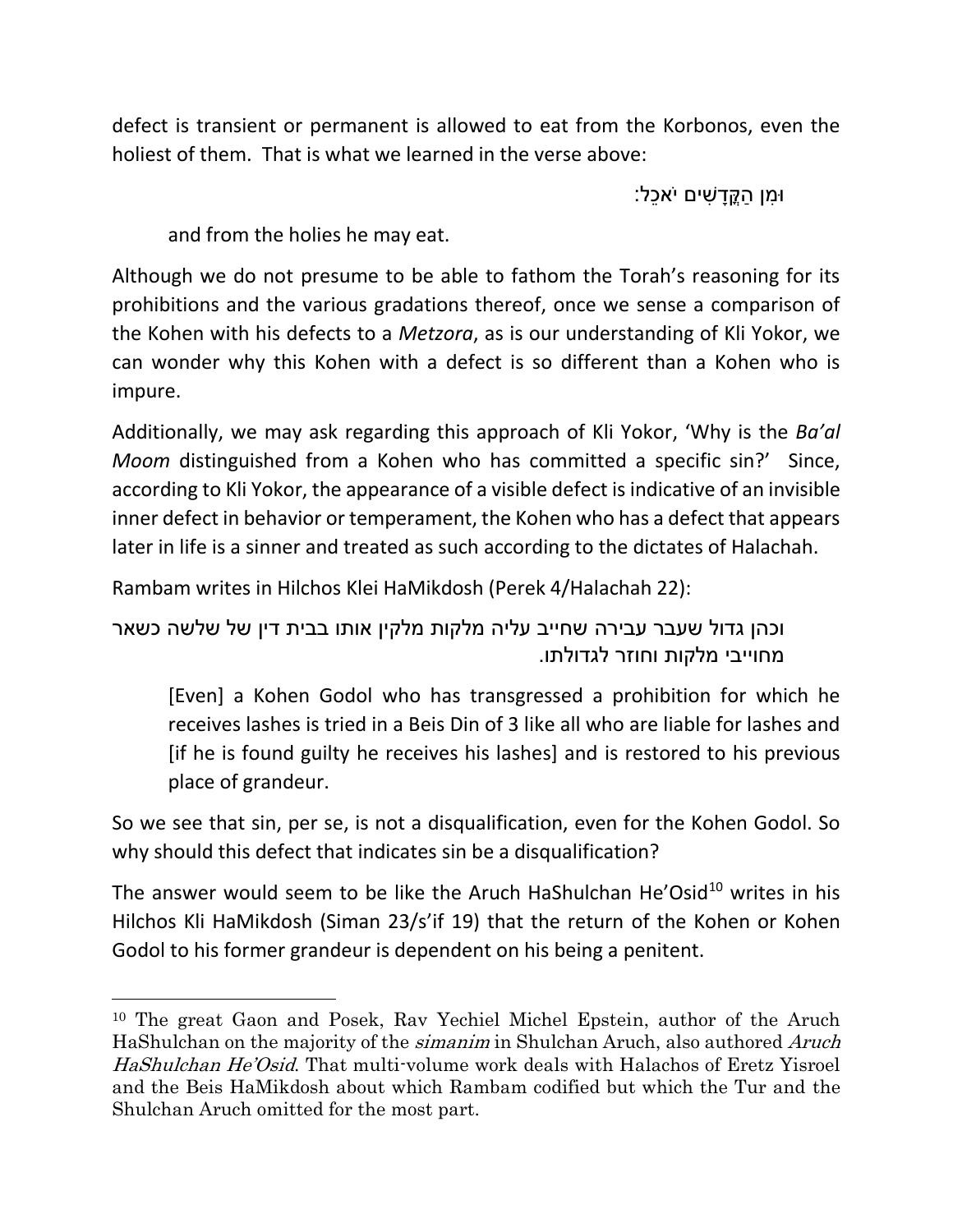The *Malkus* – lashes bring atonement and thus, assuming that in fact the Kohen repented, the sin is now behind him and he is eligible to serve in the Beis HaMikdosh<sup>11</sup>.

We learn in Hilchos Bi'as HaMikdosh (Perek 9/Halachah 13):

 $\overline{\phantom{a}}$ 

כל כהן שעבד עבודה זרה בין במזיד בין בשוגג אף על פי שחזר בתשובה גמורה הרי זה לא ישמש במקדש לעולם שנאמר (יחזקאל מד/יג) ולא יגשו אלי לכהן לי, אחד העובד אותה בשירות כגון שנעשה כומר לעבודה זרה או המשתחוה לה או המודה בה וקבלה עליו באלוה הרי זה פסול לעולם, עבר והקריב אין קרבנו ריח ניחוח אף על פי שהיה שוגג בעת ששרת או שהשתחוה או שהודה...

A Kohen that served idolatry, whether intentionally or unintentionally (i.e. he did not know that his actions were prohibited) even though he repented with teshuva gemura, he may never ever serve in the Beis HaMikdosh, as it says, 'they shall not approach Me to serve as Kohanim for Me'.

It does not matter whether his service was as a priest for idolatry or that he prostrated before it or he gave thanks to it [alternatively – he acknowledged its being a god] or he accepted it as god, he is permanently disqualified.

If this disqualified Kohen transgressed and offered a *korban*, it is not accepted as a 'pleasant fragrance' even though the Kohen's act of service, prostration or acceptance of idolatry was unintentional.

The source of this Halachah is in Masseches Menochos 109 b. The Gemara there tells us about חוניו בית, a sanctuary built by Jews in Egypt during the period of Bayis Sheini. Korbonos and other services were performed in that sanctuary.

Chazal there have a dispute whether that sanctuary was idolatrous or not. Of course, even if it wasn't idolatrous, it was forbidden to offer Korbonos and to the other forms of Avodah there. But, if it wasn't idolatrous then the violations were not as severe as if it would have been idolatrous.

If it was idolatrous, Rambam has just taught that the Kohanim who served there were permanently disqualified.

What is the status Kohanim who served in such a sanctuary that was not idolatrous?

Rambam writes in the following Halachah:

<sup>&</sup>lt;sup>11</sup> There is an exception to this rule that allows a Kohen who sinned and then repented (and received the punishment to which he was liable) is allow to return l'chatchila to his service in the Beis HaMikdosh.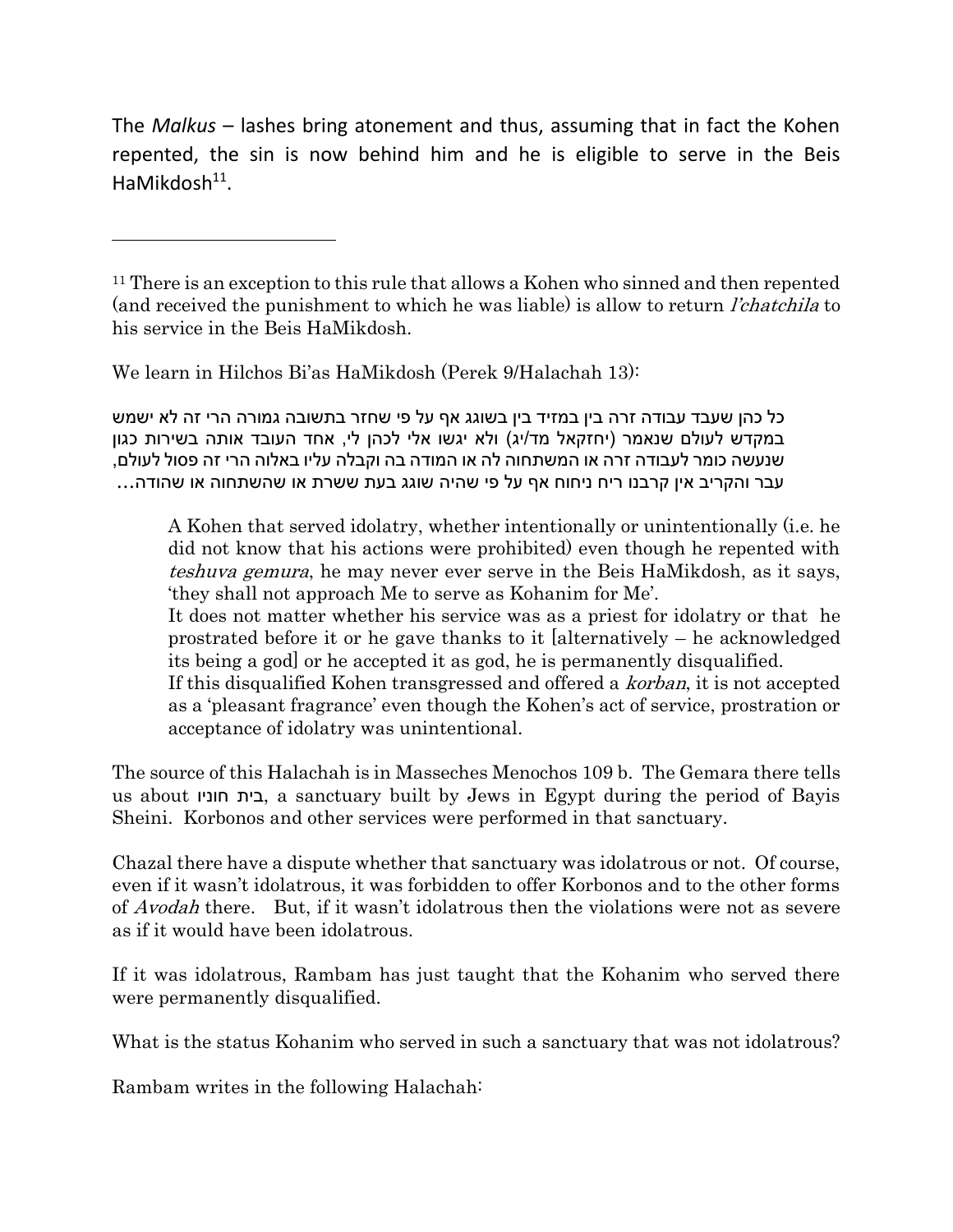The Kohen who is a מום בעל, however, still possesses the defect that indicates his disqualifying behavior or traits and thus is not parallel to the Kohen who has become a *Ba'al Teshuva*.

Let us see another approach to understanding why the Torah disqualifies the Kohen who has a מום from serving in the Beis HaMikdosh.

 $\overline{\phantom{a}}$ מי שעבר ועשה בית חוץ למקדש להקריב בו קרבנו לשם אינו כבית עבודה זרה ואף על פי כן כל כהן ששימש בבית כזה לא ישמש במקדש לעולם, וכן כלים שנשתמשו בהן שם לא ישתמשו בהן במקדש לעולם אלא יגנזו, ויראה לי שאם עבד כהן ששימש שם במקדש לא פסל.

One who transgressed and made a sanctuary other than the Beis HaMikdosh in order to offer Korbonos for Hashem - that is not the same as a house of idolatry.

Nonetheless, a Kohen who serve in such a place should never serve in the Beis HaMikdosh and, similarly, vessels used there can never be used in the Beis HaMikdosh but should be put in a *Geniza*.

It appears to me that if a Kohen who served in such a place transgressed and offered a Korbon in the Beis HaMikdosh, that Korban is not disqualified.

It would seem that there should be another exception as well to the rule that a sinful Kohen Godol does not resume his status after repenting – but I have not found that exception stated.

In Masseches Makkos we learn regarding a person who killed unintentionally and was exiled to a Ir Miklat, a City of Refuge. The Torah teaches us that when the presiding Kohen Godol dies, this unintentional killer can return to his previous abode and the הדם גואל, the blood-relative of the victim, is not allowed to attack him.

What if this unintentional killer held a prestigious appointment in his previous abode?

We read there (13 a):

וחוזר לשררה שהיה בה, דברי רבי מאיר; רבי יהודה אומר: לא היה חוזר לשררה שהיה בה. He can resume his previous office, these are the words of Rabi Meir. Rabi Yehuda says, He cannot resume his previous office.

The Halachah is like Rabi Yehuda. So we can question is this principle applicable to a Kohen or a Kohen Godol.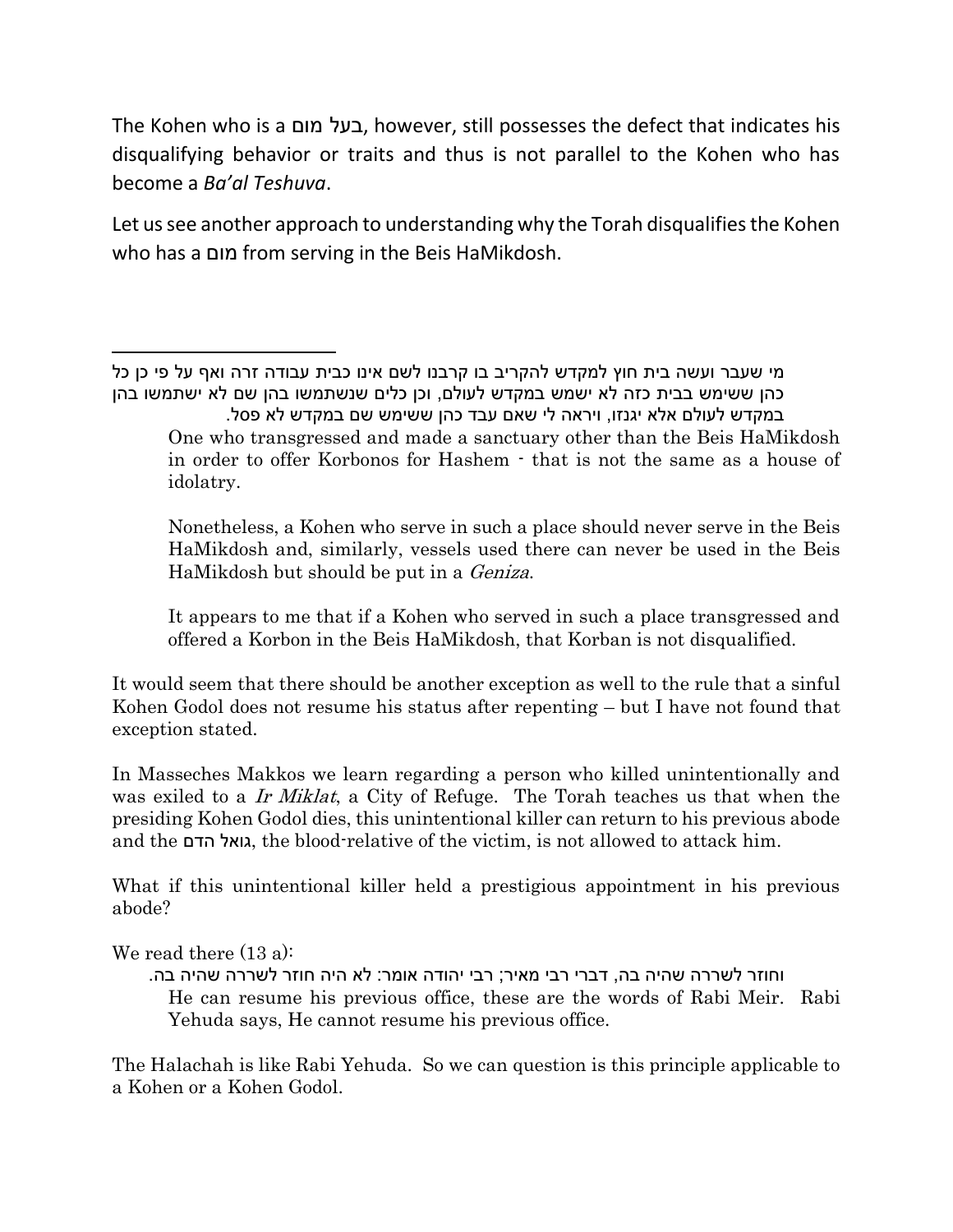Sefer HaChinuch writes (Mitzvah 275<sup>12</sup>):

 $\overline{\phantom{a}}$ 

משרשי המצוה, לפי שרוב פעולות בני אדם רצויות אל לב רואיהם לפי חשיבות עושיהן, כי בהיות האדם חשוב במראהו וטוב במעשיו ימצא חן ושכל טוב בכל אשר יעשה בעיני כל רואיו, ואם יהיה בהפך מזה פחות בצורתו ומשונה באיבריו, ואם אינו ישר בדרכיו, לא יאותו פעולותיו כל כך אל לב רואיו, על כן באמת ראוי להיות השליח שהכפרה תלויה עליו איש חן, יפה תואר ויפה מראה ונאה בכל דרכיו, למען יתפשו מחשבות בני איש אחריו. ומלבד זה אפשר שיש בשלימות צורתו רמז לענינים שמתוך מחשבות האדם בהן תטהר נפשו ותתעלה, ולכן אין ראוי בשום צד שיהיה בו שינוי צורה מכל צורותיו, פן תתפזר נפש המחשב מצד השינוי ותנוד מן החפץ.

Among the roots of the Mitzvah: In general, people will appreciate the actions of others based on their assessment of the others' importance.

When a person appears important and has good actions – he will find favor and understanding for all of his actions in the eyes of those who see him. If he would be the opposite, if he is lessened in his appearance and different in the limbs of his body and if he is not straight in his ways, his actions will not be appreciated so much by those who see him.

Therefore, in truth, it is proper for the one who is the emissary to bring atonement to be viewed favorably, good looking and pleasant in all of his ways in order that he will be thought of positively by people.

Additionally, it is possible that in a more perfect bodily form there are intimations that come into a person's thoughts that will purify a person and bring him to spiritual ascent.

Therefore it is not proper whatsoever that this person's outward appearance should be different lest the beholder's thoughts will attend to the differences and move away from the desired intent [of receiving atonement].

<sup>12</sup> In various editions of Sefer HaChinuch the Mitzvos, which are always presented by Parsha, are introduced in different ways. Sometimes they are introduced in the order of their appearance in the Parsha and other times the *Mitzvos Aseh* of that particular Parsha are listed first and then the Mitzvos Lo Sa'aseh are written. Therefore the number listed for a particular Mitzvah in Sefer HaChinuch may vary from one edition to another.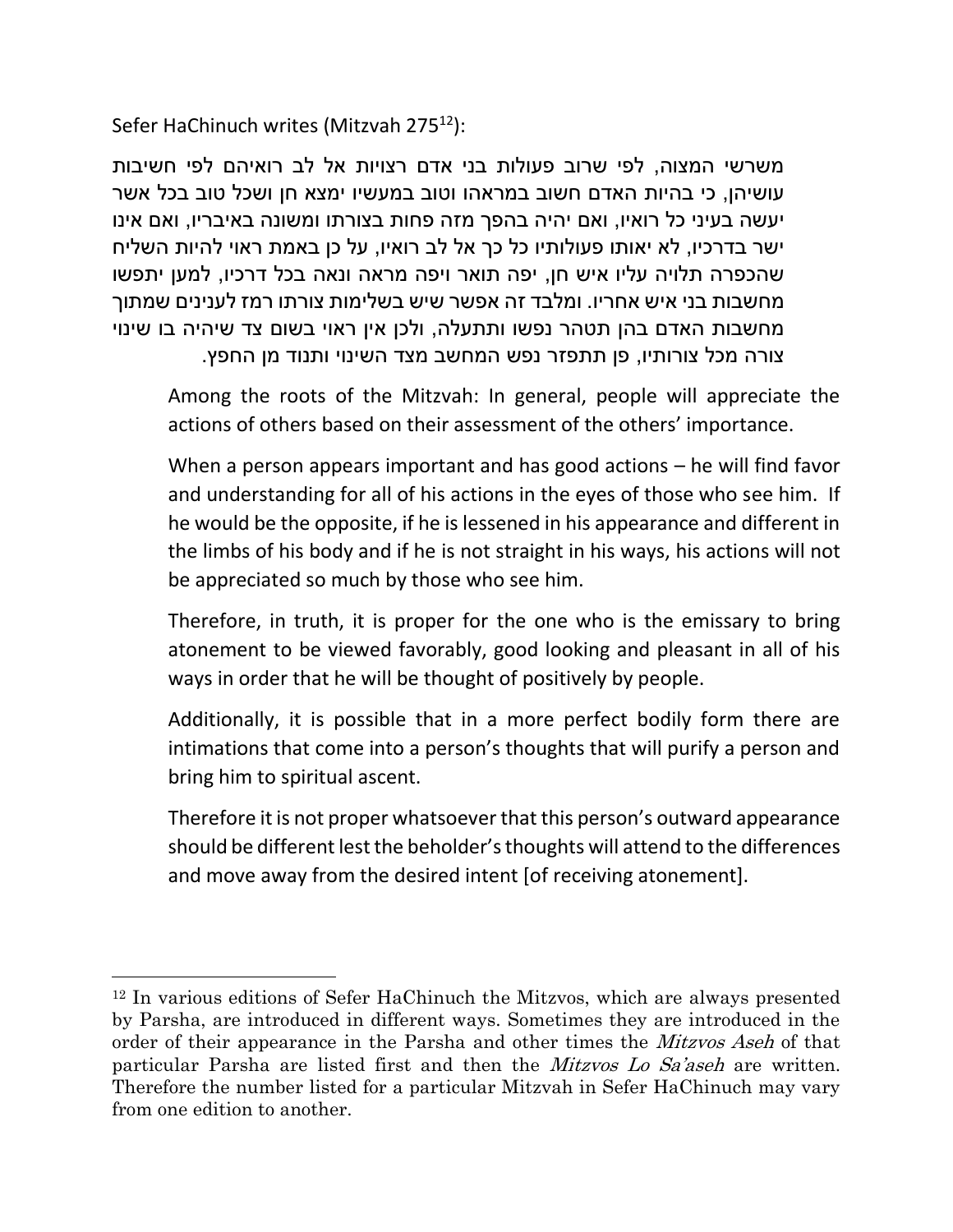Let us try to understand the message of Sefer HaChinuch and attempt to see how it helps us understand the Torah's prohibition of the מום בעל כהן serving in the Beis HaMikdosh.

After the introductory verses with their general prohibition of the service of a Kohen with defects, the Torah begins to specify. We read (Vayikro Perek 21/Posuk 18):

ָּכִּי כָל אִישׁ אֲשֶׁר בּוֹ מוּם לֹא יִקְרַב אִישׁ עָוֵּר אוֹ פְּסֵחַ אוֹ חֲרָם אוֹ שַׂרוּעַ:

Any man who has a defect shall not approach; a man who is blind or one who is lame or one whose nose is deformed or one whose limbs are disproportional<sup>13</sup>.

Rashi comments on this verse:

```
כי כל איש אשר בו מום לא יקרב - אינו דין שיקרב, כמו (מלאכי א/ח) הקריבהו נא
                                                     לפחתך:
```
Any man who has a defect shall not approach – it is not proper that he should approach as it says 'Offer it, please, to your governor'.

We need to examine the intention of Rashi here.

What is the meaning of this unusual phrase:

אינו דין שיקרב

It is not proper that he should approach?

Is it only 'improper' for the Kohen to approach? Isn't it more than improper? It is *osur* for him to approach.

*Sifsei Chachamim* explains that Rashi was bothered by the repetition of the words יקרב לא' – he shall not approach' which were stated in the immediately preceding Posuk<sup>14</sup>.

 $\overline{\phantom{a}}$ 

<sup>13</sup> See Rashi for more specifics regarding these מומים.

<sup>&</sup>lt;sup>14</sup> See the commentary of the *Netziv* here who says that 'approaching' with intent to offer a Korbon is forbidden. That is, even the 'approach' past the forbidden area is a violation of the Mitzvas Lo Sa'a'seh. However, if the intent of the 'approach' is not to offer a *Korban*, but to learn, that approach isn't forbidden.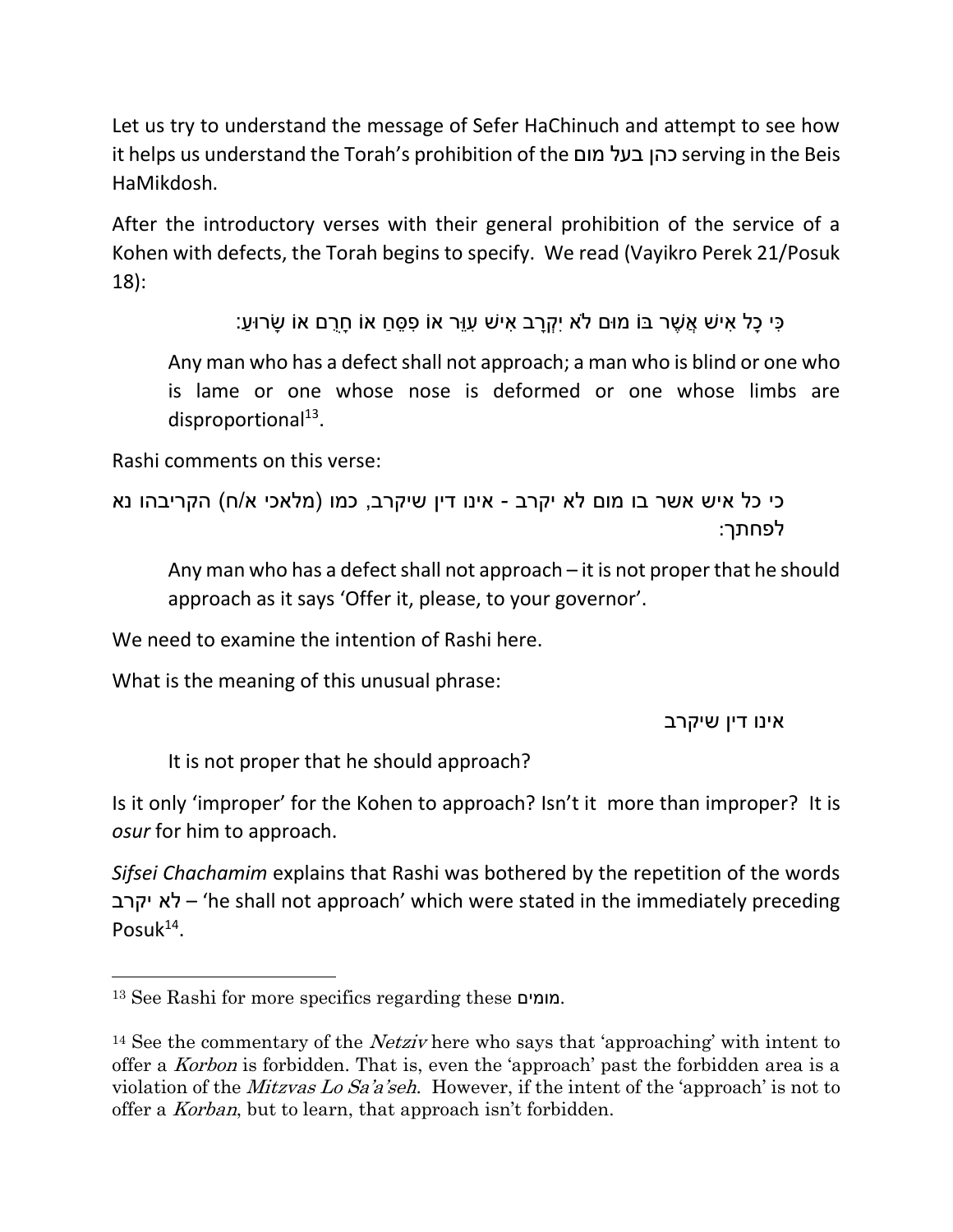What *Sifsei Chachamim* does not explain, however, is what this phrase adds to our understanding.

Furthermore, the verse that Rashi brings as his proof text needs to be investigated.

The Novi Malachi writes there (P'sukim 6-8):

ֶּבֵּן יְכָבֵּד אַב וְעֶבֵד אֲדֹנַיו וְאִם אַב אַנִי אַיֵּה כְּבוֹדִי וְאִם אֲדוֹנִים אַנִי אַיֵּה מוֹרַאִי אַמַר ה' ַצְבָאוֹת לַכֶם הַכֹּהֲנִים בּוֹזֵי שָׁמִי וַאֲמַרְתֶּם בַּמֵּה בָזִינוּ אֶת שָׁמֵךְ: מַגִּישִׁים עַל מִזְבָּחִי לֶחֶם ַמְגֹאָל וַאֲמַרְתֶּם בַּמֶּה גֵאַלְנוּךָ בֶּאֱמָרְכֶם שֵׁלְחַן ה' נִבְזֶה הוּא: וְכִי תַגִּשׁוּן עִוֵּר לְזבֹחַ אֵין ָרַע וְכִי תַגְּישׁוּ פְּסֵחַ וְחֹלֶה אֵין רָע הַקְרִיבֵהוּ נָא לְפֶחָתֶךָ הֲיִרְצְךָ אוֹ הַיְשָׂא פָנֶיךָ אַמַר ה' :צִבאוֹת

'A son is to honor his father and a servant is to honor his master; if I Hashem am a Father, where is My Honor? If I am a Master, where is the fear of Me, says Hashem of Hosts to you, the Kohanim who disgrace My Name; and you said, "How did we disgrace Your Name?"'

'You offer on My altar repulsive bread and you say, "How did we repulse You?" [You repulsed Me] when you said, "The Table of Hashem is disgraceful". When you bring a blind animal to offer<sup>15</sup>, that is not bad? When you bring near a lame animal or one that is sickly, that is not bad? [If it is not bad,] offer such an animal to your governor, please. Would he accept it? Would he raise your face up [favorably]?', says Hashem of Hosts.

This verse from Sefer Malachi that Rashi brings seems out of place.

 $\overline{a}$ 

Malachi, in this verse, was referring to the Kohanim who offered unacceptable offerings to Hashem in the Beis HaMikdosh. It was about those disqualified offerings, those with מומים-defects, that Hashem asks if they would offer them to honored government officials from whom they were seeking favor. The answer to that rhetorical question is a resounding 'no'.

The second יקריב אשר, he explains, comes to allow the Kohen מום בעל to approach with the intent of learning.

<sup>15</sup> The Torah forbids the offering of animals as Korbonos if that are מומים בעלות. The Halachos of animals with defects are taught in our Parshas Emor as well, Perek 22/P'sukim 18-25.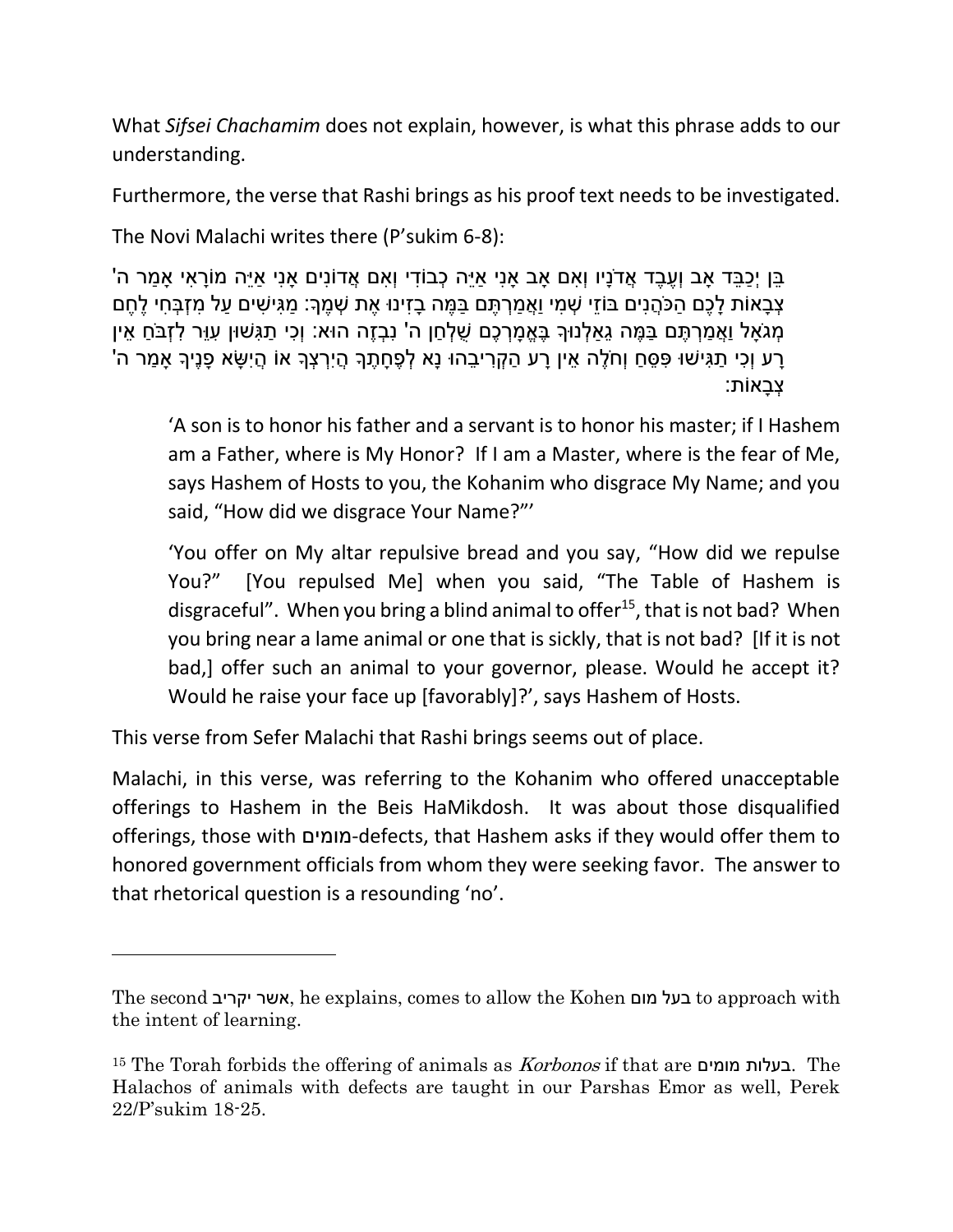However, the Posuk in our Parshas Emor that Rashi is explaining is not dealing with disqualified animals. It is dealing with disqualified Kohanim. How can that verse from *Malachi* be relevant?

I believe that the key to understanding this Rashi, and a possible key to understanding the disqualification of Kohanim with defects, lies in the interpretation of the word יקרב, he shall [not] draw near.

Let us view an earlier use of this same term as we learned in Parshas Sh'mini on the day of the dedication of the Mishkan on the First of Nissan, almost one year to the day after the Exodus.

We read (Vayikro Perek 9/P'sukim 6-8):

ַוִּיֹּאמַר מֹשָׁה זָה הִדְּבר אֲשָׁר צוּה ה' תַּעֲשׂוּ וִירא אֲליכם כָּבוֹד ה': וַיֹּאמַר מֹשָׁה אַל אַהֲרֹן ַּקְרַב אֶל הַמִּזְבֵּח וַעֲשֶׂה אֶת חַטַּאתְךָ וְאֶת עֹלַתֶּךָ וְכָפֶר בַּעֲדָךָ וּבְעָד הַעָם וַעֲשֶׂה אֶת קַרְבַּן ָהָעָם וְכַפֶּר בַּעֲדָם כַּאֲשֶׁר צְוָּה ה<sup>י</sup>: וַיִּקְרַב אַהֲרֹן אֶל הַמְּזְבֶּחַ וַיִּשְׁחַט אֶת עֵגֶל הַחַטָּאת ֲא ֶשר לֹו:

Moshe said, 'This is the word that Hashem commanded for you to do and the Glory of G-d will appear to you. Moshe said to Aharon, 'Approach the altar and do your *Chattos*-offering and your burnt offering and atone for yourself and for the people; do the offering of the people and atone for them, like Hashem commanded. Aharon approached the altar and he slaughtered the calf that was the *Chattos*-offering that was his.

In the first Posuk we read here Moshe tells all involved, and in this case particularly Aharon the Kohen Godol-designate, to do all that they were told. The instructions were already discussed at the end of Parshas Tetzaveh<sup>16</sup> and commanded at the end of Parshas Tzav<sup>17</sup>, immediately preceding Parshas Sh'mini. Since the commandment was already given, what is the reason that Moshe has to tell Aharon to 'approach' the altar?

Rashi explains:

l

<sup>16</sup> Sh'mos Perek 29/P'sukim 1-37.

<sup>17</sup> Vayikro Perek 8 in its entirety.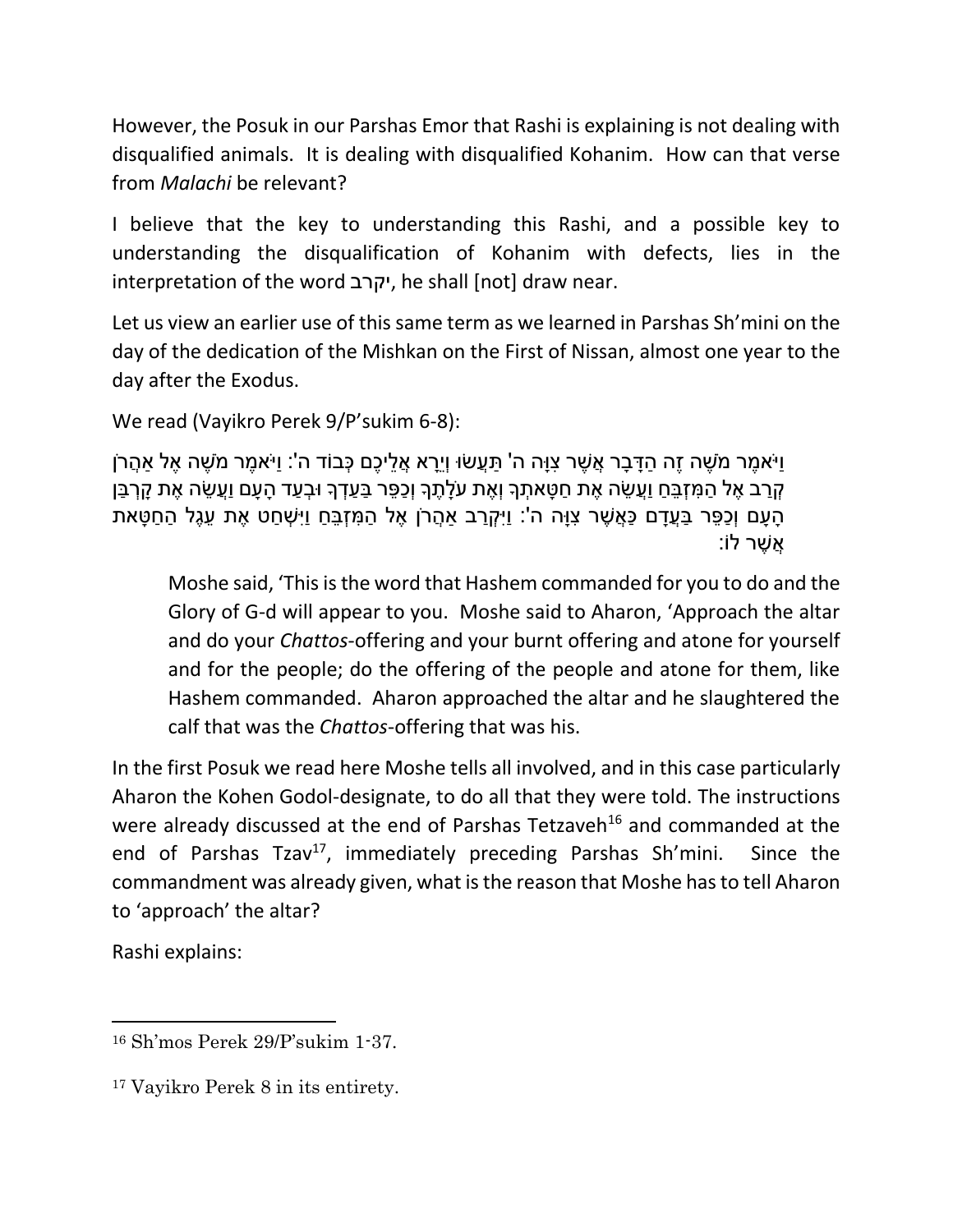נבחרת:

*Approach the altar* – Aharon was embarrassed and afraid to approach the altar. Moshe said to him, 'Why are you embarrassed? For this [position] you were chosen.'

The reason for Aharon's hesitancy is explained a few verses later when the Shechinah did not immediately appear as was expected.

Rashi writes (ibid. Posuk 23):

כיון שראה אהרן שקרבו כל הקרבנות ונעשו כל המעשים ולא ירדה שכינה לישראל, היה מצטער ואמר יודע אני שכעס הקדוש ברוך הוא עלי ובשבילי לא ירדה שכינה לישראל.

When Aharon saw that all of the requisite offerings were brought and all the requisite actions were undertaken and still the Shechinah did not descend, he was very pained. He said, 'I know that Hashem is angry with me and it was because of me that the Shechinah did not descend.

As part of his commentary, Ramban (ibid. P'sukim 7-8) adds to Rashi's words and writes:

ויש אומרים, היה אהרן רואה את המזבח כתבנית שור והיה מתירא ממנו, נכנס משה אצלו אמר לו אהרן אחי לא תירא ממה שאתה מתירא, הגס דעתך ובא קרב אליו, לכך אמר קרב אל המזבח. ויקרב אל המזבח, בזריזות:

וטעם דבר זה, כי בעבור שהיה אהרן קדוש ה' ואין בנפשו חטא זולתי מעשה העגל, היה החטא ההוא קבוע לו במחשבתו, כענין שנאמר (תהלים נא/ה<sup>18</sup>) וחטאתי נגדי תמיד, והיה נדמה לו כאילו צורת העגל שם מעכב בכפרותיו, ולכך אמר לו הגס דעתך, שלא יהיה שפל רוח כל כך שכבר רצה א...ל'קים את מעשיו.

There are those who explain that when Aharon saw the altar, he saw it in the form of an ox [which was reminiscent of the *Eigel HaZahav*] and he was frightened of it. Moshe came to him and said, 'My brother, do not fear from that which you are afraid. Raise up your self-respect and confidence and

 $\overline{\phantom{a}}$ 

ָכִּי פָשׁעִי אֲנִי אדע וְחַטּאתִי נֵגְדִּי תִמִיד: Because I know my iniquity; my sin is before me always.

<sup>18</sup> The verse reads in its entirety: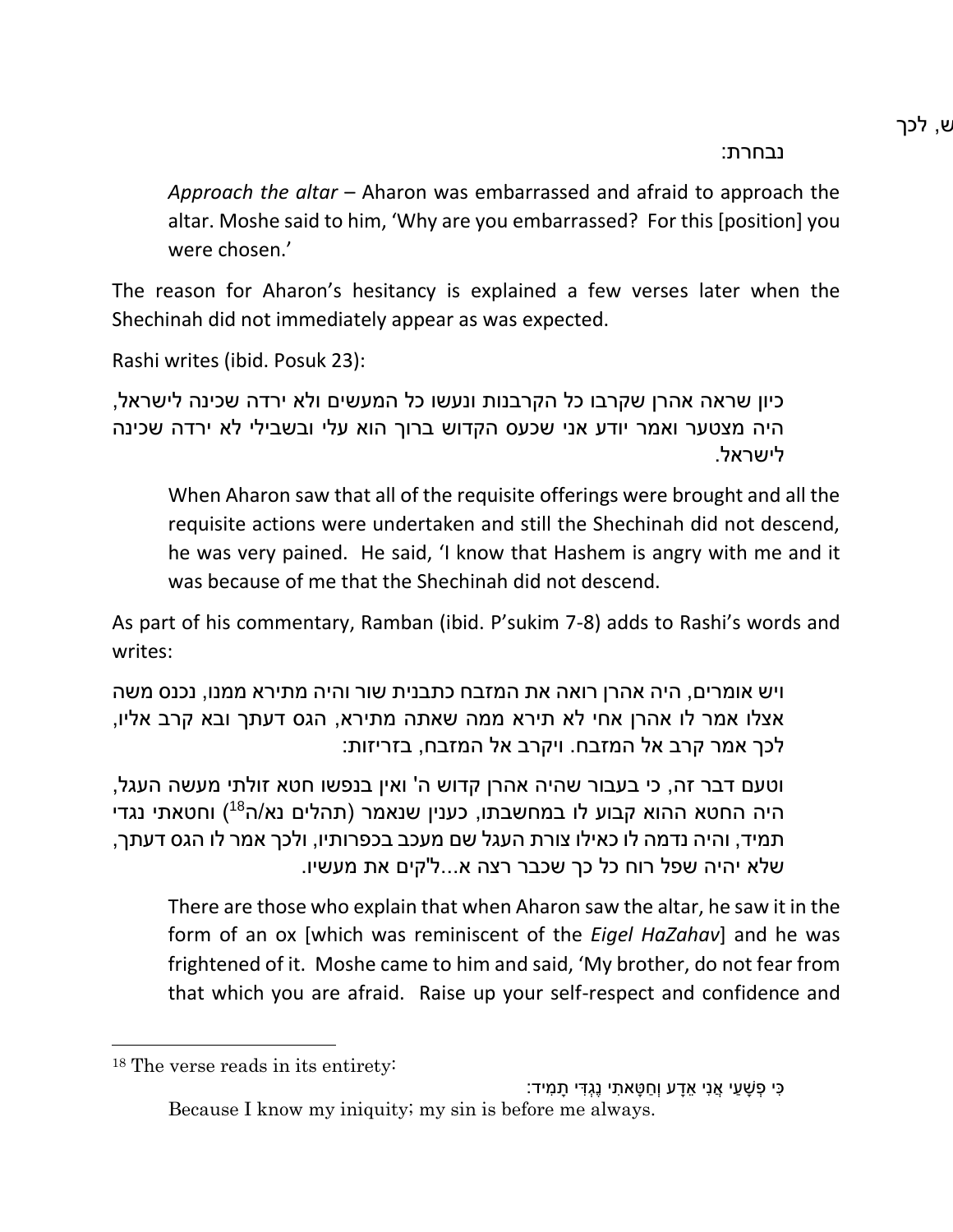come and approach it.' That is why Moshe said, 'approach the altar'. And then the Torah writes that Aharon 'approached the altar' – implying alacrity.

And the reason for Aharon's hesitancy was that Aharon was one of Hashem's holy people and he had no sin other than that of the *Eigel*. Since that was so, that sin was fixed into his thoughts, as it says, 'my sin is before me always'. And therefore it appeared to him as if there was something in the form of a calf that prevented his atonements from being effective. That is why Moshe told him, 'Raise up your self-respect and confidence' so that Aharon should not have such a lowly spirit because Hashem was pleased with his deeds.

The task of the Kohen is להקריב, to bring the *Korbon* near the altar and offer it.

But the Kohen is not a robot; he is not a machine or a conveyor belt.

He requires ויקרב, that *he* himself should approach the altar.

The Kohen must first bring himself, ויקרב, before Hashem before he is able to do ויקריב, bring something else, the קרבן, to the altar.

That is, the Kohen himself was the offering that enabled the physical offering, be it animal, fowl or grain, to be the ניחוח ריח, the fragrance before the Ribbono Shel Olom.

This concept is strengthened by what Ramban writes at the beginning of Sefer Vayikro (Perek1/Posuk 9):

...ויותר ראוי לשמוע הטעם שאומרים בהם, כי בעבור שמעשי בני אדם נגמרים במחשבה ובדבור ובמעשה, צוה השם כי כאשר יחטא יביא קרבן, יסמוך ידיו עליו כנגד המעשה, ויתודה בפיו כנגד הדבור, וישרוף באש הקרב והכליות שהם כלי המחשבה והתאוה, והכרעים כנגד ידיו ורגליו של אדם העושים כל מלאכתו, ויזרוק הדם על המזבח כנגד דמו בנפשו, כדי שיחשוב אדם בעשותו כל אלה כי חטא לא...ל'קיו בגופו ובנפשו, וראוי לו שישפך דמו וישרף גופו לולא חסד הבורא שלקח ממנו תמורה וכפר הקרבן הזה שיהא דמו תחת דמו, נפש תחת נפש, וראשי אברי הקרבן כנגד ראשי אבריו, והמנות להחיות בהן מורי התורה שיתפללו עליו. וקרבן התמיד, בעבור שלא ינצלו הרבים מחטוא תמיד. ואלה דברים מתקבלים מושכים את הלב כדברי אגדה: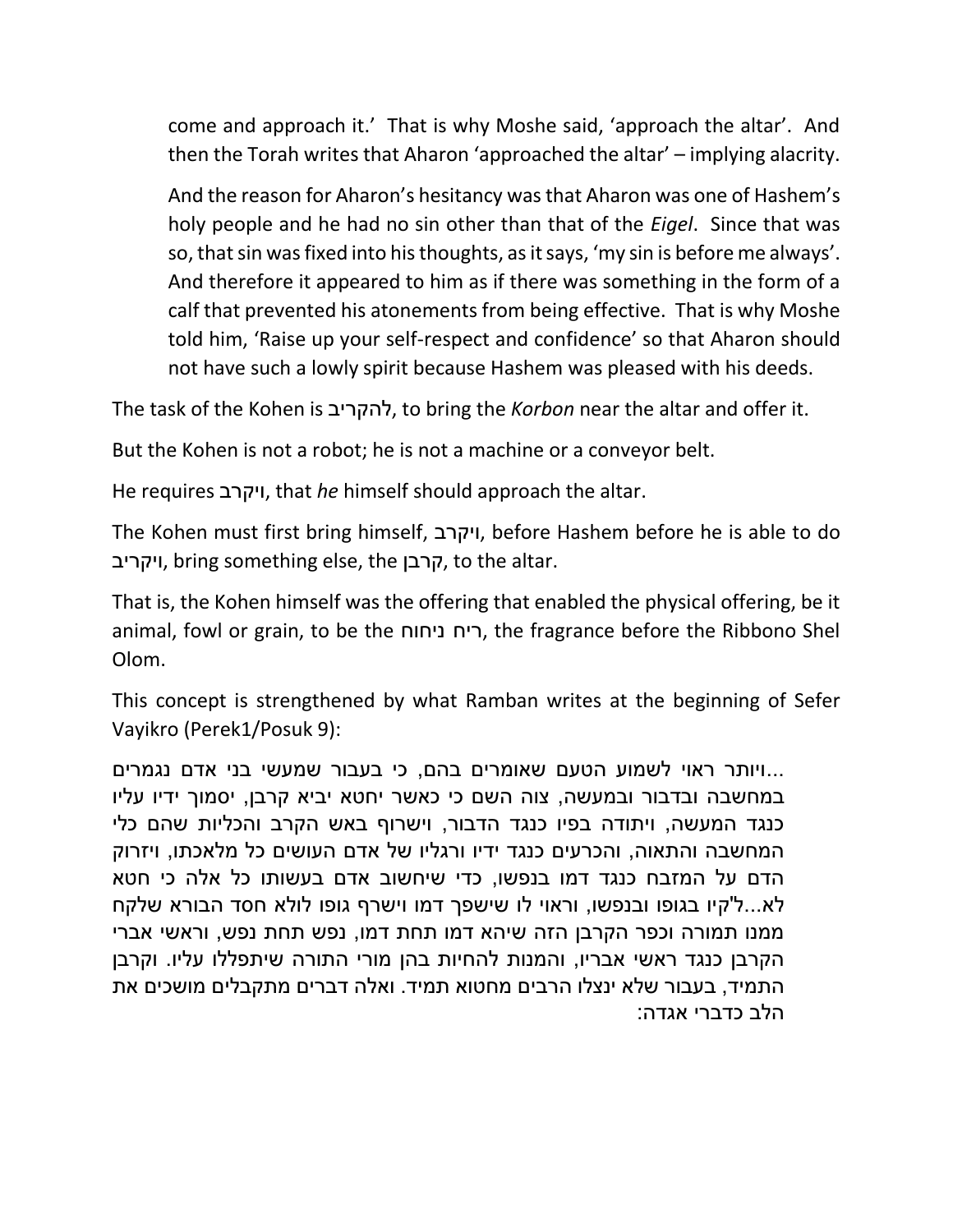It is more proper to hear [*this<sup>19</sup>*] reason that we explain regarding *Korbonos*. Since man's actions are completed [in three spheres]: in thought, in speech and in deed, Hashem commanded that when a person sins he should bring a *Korbon*. When he leans his hands upon the Korban, that is parallel to the deed he did [using his hands, when he sinned]. He orally confesses his sin and that is parallel [to the sin he committed] in speech and he burns the innards and the kidneys [of the Korbon] in fire because they are parallel to the [inner] vessels of thought and desire [that he used when he sinned]. He burns the fore and hind legs of the animal because they are parallel to the hands and feet of the man since they perform all of his work [when he sins]. The Kohen casts the blood upon the altar and that is parallel to [shedding] his life-blood.

When a person does all of this, he should think that he sinned against G-d with his body and with his soul and he deserves that it *his* blood that should be spilled and it is *his* body that should be burned – all this, his punishment for sinning, should have happened were it not for the compassion of the Creator who took an [animal as a] replacement from the sinner and let this animal-*Korban* atone for him – *its* blood in place of *his* blood, *its* life in place of *his* life, *its* organs and limbs in place of *his* organs and limbs.

And the portions of the Korbonos that go to the Kohanim are given to the teachers of Torah<sup>20</sup> who should pray on behalf of the sinner.

 $\overline{\phantom{a}}$ 

<sup>19</sup> Until this point, Ramban reviewed various approaches to the institution of Korbonos.

<sup>20</sup> Rambam teaches us in Hilchos Sh'mitta v'Yovel (Perek 13/Halachah 12): ולמה לא זכה לוי בנחלת ארץ ישראל ובביזתה עם אחיו מפני שהובדל לעבוד את ה' לשרתו ולהורות דרכיו הישרים ומשפטיו הצדיקים לרבים שנאמר (דברים לג/י) יורו משפטיך ליעקב ותורתך לישראל, לפיכך הובדלו מדרכי העולם לא עורכין מלחמה כשאר ישראל ולא נוחלין ולא זוכין לעצמן בכח גופן, אלא הם חיל השם שנאמר (שם שם יא) ברך ה' חילו, והוא ברוך הוא זוכה להם שנאמר )במדבר יח/כ( אני חלקך ונחלתך.

Why did Shevet Levi not merit a portion in Eretz Yisroel and in the spoils of its wars with their brethren?

The reason is that Shevet Levi was distinguished to worship Hashem and to serve Him and to teach His straightforward paths and His righteous laws to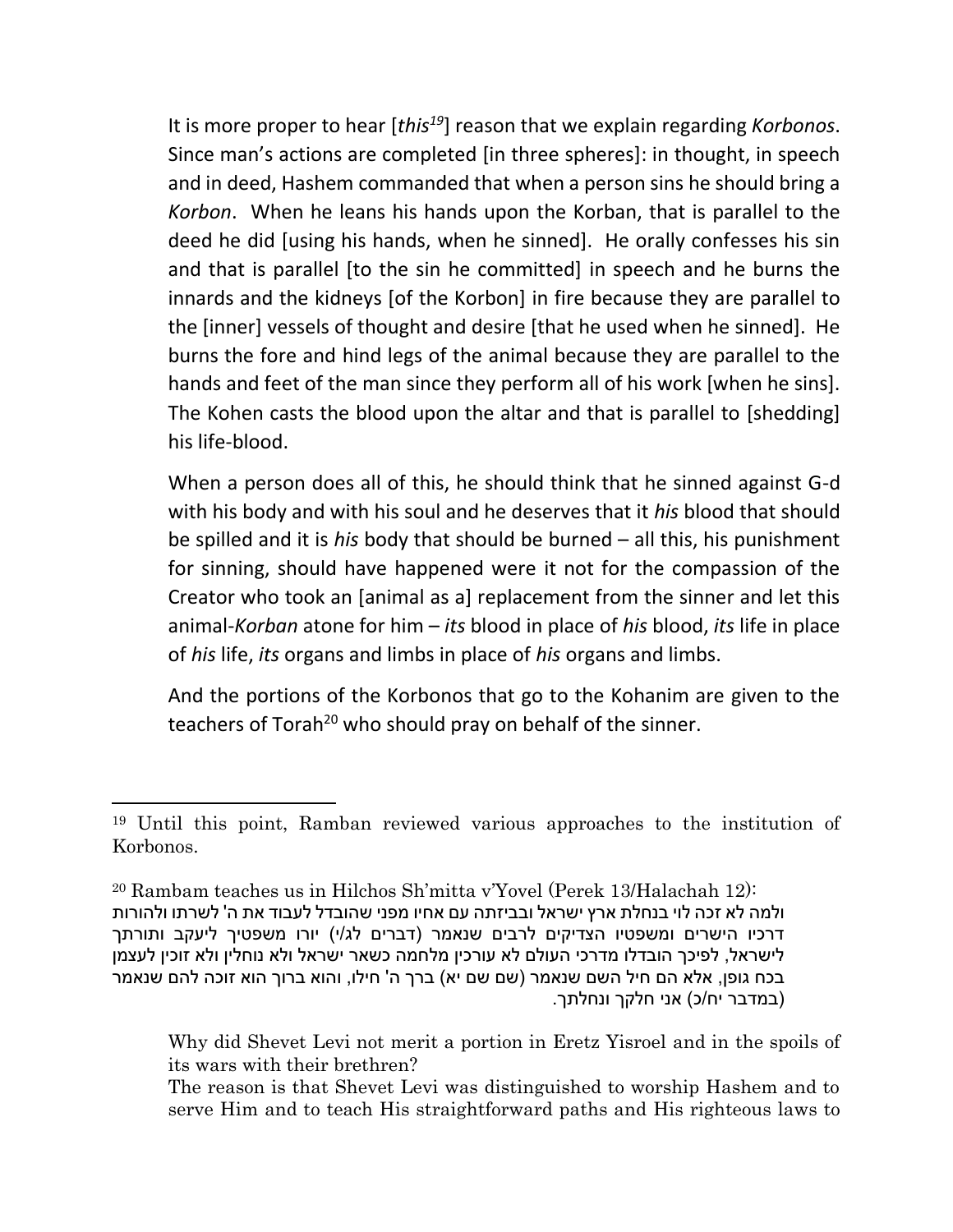The daily Korban Tomid [which is not an individual sin-offering] comes because the multitudes cannot be saved from ongoing *(tomid*) sin.

These words make the process of offering *Korbonos* understandable and draw the heart to this service of G-d in the same fashion as do *Aggados Chazal<sup>21</sup>* .

Let us attend to this Ramban as he describes the various parts of the service of each and every Korban that are to bring atonement for the sinner and exchange his punishment with the death of the animal that is brought as an offering.

Let us ask – Who was it that brought the parts of the animal and placed them on the altar?

Who was it that cast the requisite blood?

Who was it that performed the vast majority<sup>22</sup> of the service of the Korban?

It wasn't the sinner (unless he was a Kohen).

 $\overline{\phantom{a}}$ 

The sinner who sought atonement relied on the Kohen to follow the proper procedures to bring about that atonement.

<sup>21</sup> See for example the Midrash Pesikta Zutrasa (Esther Parshata  $5/14$ ): וצריכין אנו לעסוק בדברי אגדה שייסדו הראשונים, מפני שהם נאים ומיישבים דעת האדם, ומושכין לבו של אדם בדברים שהדעת מקבלן: We must be involved in the study of *Divrei Aggada* that the early sages established because they are nice and settle a person's mind and draw the heart of man with words that one's mind is able to accept.

<sup>22</sup> A non-Kohen, a *zar*, was permitted to slaughter the Korban. All of the rest of the procedures from catching the blood, taking it to the altar, sprinkling it and placing the required parts on the *mizbeach* could be done by Kohanim only.

the multitudes. This is what is written about Shevet Levi (in Moshe's blessing to them): 'They will teach Your laws to Yaakov and Your Torah to Israel'.

Therefore Shevet Levi was separated from the ways of the world: they did not make war like the rest of Israel and did not inherit in the Land and did not make acquisitions through their physical prowess. Rather, they are the Army of G-d as it says, 'Hashem, bless their army'. Hashem makes the acquisitions for them as it says, 'I Hashem am their portion and their inheritance.'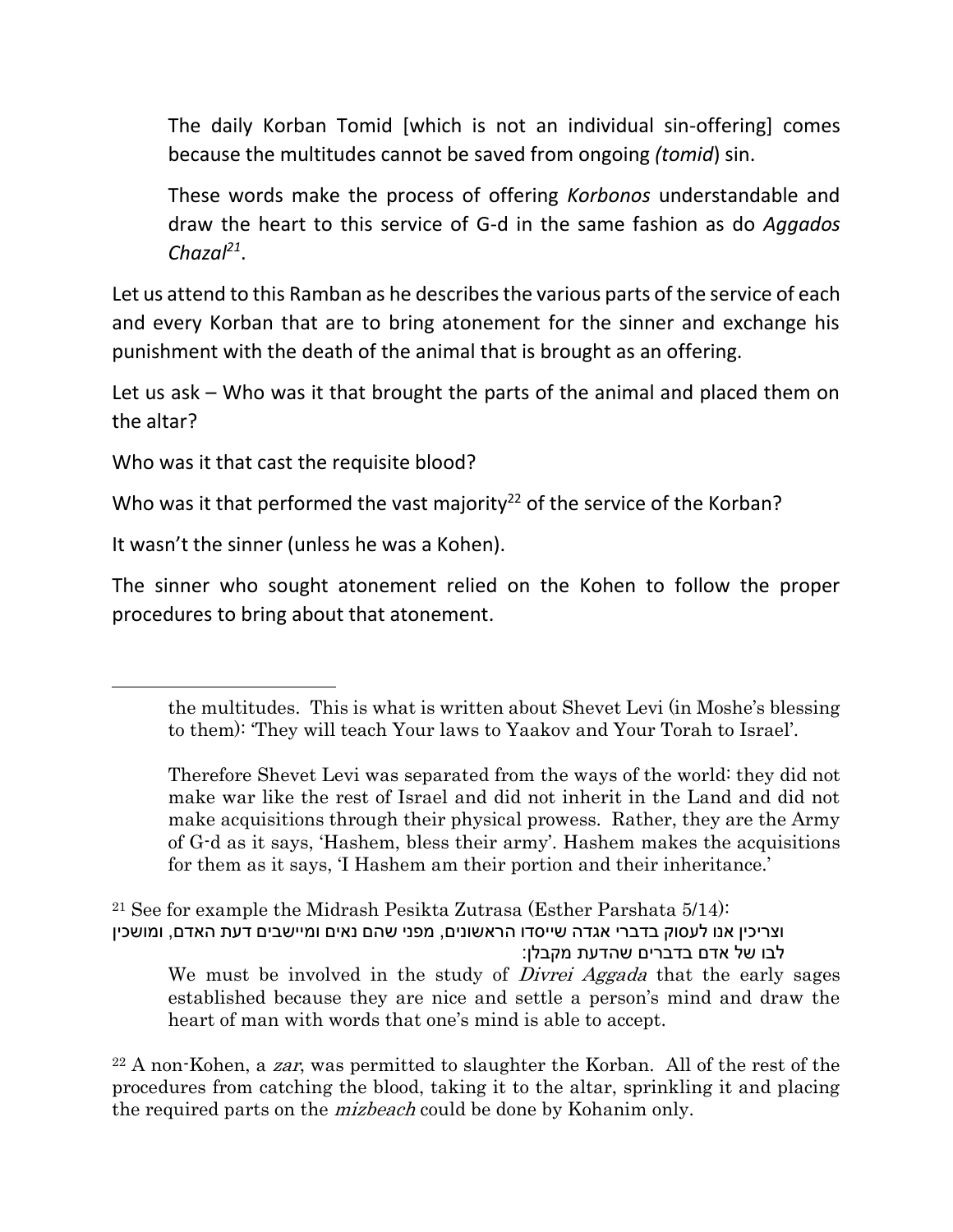If the Kohen would not perform his task properly then the Korban may have been disqualified completely or, if not disqualified  $-$  it could be termed as not one that was a ניחוח ריח, an offering that would find favor before G-d.

The slaughtered animal had to be brought ויקריב to the altar; but that 'bringing' had a prerequisite: the sinner, and his representative Kohen had to bring himself to approach the altar – ויקרב.

That is the sinner and the Kohen who is the sinner's representative for the vast majority of the process must treat themselves as a would-be offering to G-d.

That is the reason that Aharon was embarrassed on the inaugural day of his service as the Kohen Godol. He thought that because of his sin with the *Eigel* that he did not deserve to see a Korban brought instead of him because he thought he was too guilty to have his sin exchanged by an animal of atonement. That is the explanation of the visions that he had that distanced him from ויקרב, approaching the altar<sup>23</sup> .

The sinner and the Kohen who is standing in for him have to be fit and proper to be a Korban on their own.

Therefore Rashi brings the verse from Malachi which focusses on the Korban:

כי כל איש אשר בו מום לא יקרב - אינו דין שיקרב, כמו (מלאכי א/ח) הקריבהו נא לפחתך:

Any man who has a defect shall not approach – it is not proper that he should approach as it says 'Offer it, please, to your governor'.

The Kohen is the Korban as well, not just the animal.

The task of the Kohen is not only ויקריב, to bring the offering, but first ויקרב to personally approach the altar and offer himself to G-d.

Just like the Kohen would not bring a defective animal to his flesh and blood ruler, so must he not bring his defective self before his Divine Master.

l

<sup>&</sup>lt;sup>23</sup> In this regard, see the explanation and elucidation offered by Rav Dessler regarding the prohibition of Lot and his wife of looking at the destruction of Sedom and its environs.

See Michtav MeiEiliyahu I page 156 d.h. ha'mal'ach.